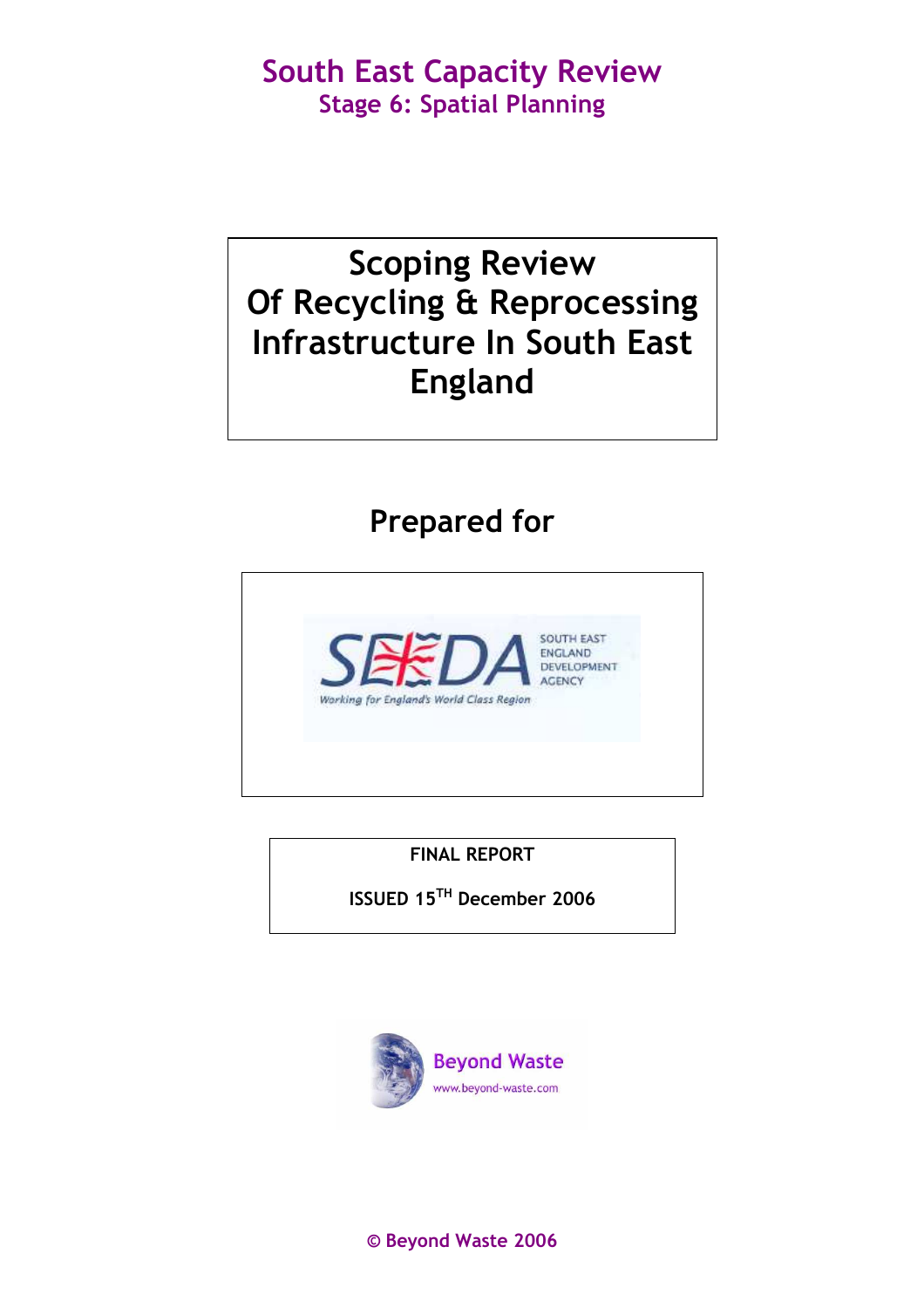### Acknowledgements

Beyond Waste gratefully acknowledges the time and valuable input given by the companies and individuals to this project. Special appreciation and gratitude are expressed to the following for their invaluable contributions to this particular stage:

- Kate Aulman SEERA
- Chris Marshall Independent
- Sandrine Mathard SEERA
- David Payne SEERA

### **Disclaimer**

Beyond Waste believes that the information and opinions given in this work are sound. However the contents of this report are based substantially on information provided by third parties. Therefore Beyond Waste does not make any claims or warranty, expressed or implied, as to the accuracy or completeness of the information contained in this report and assumes no liability for it.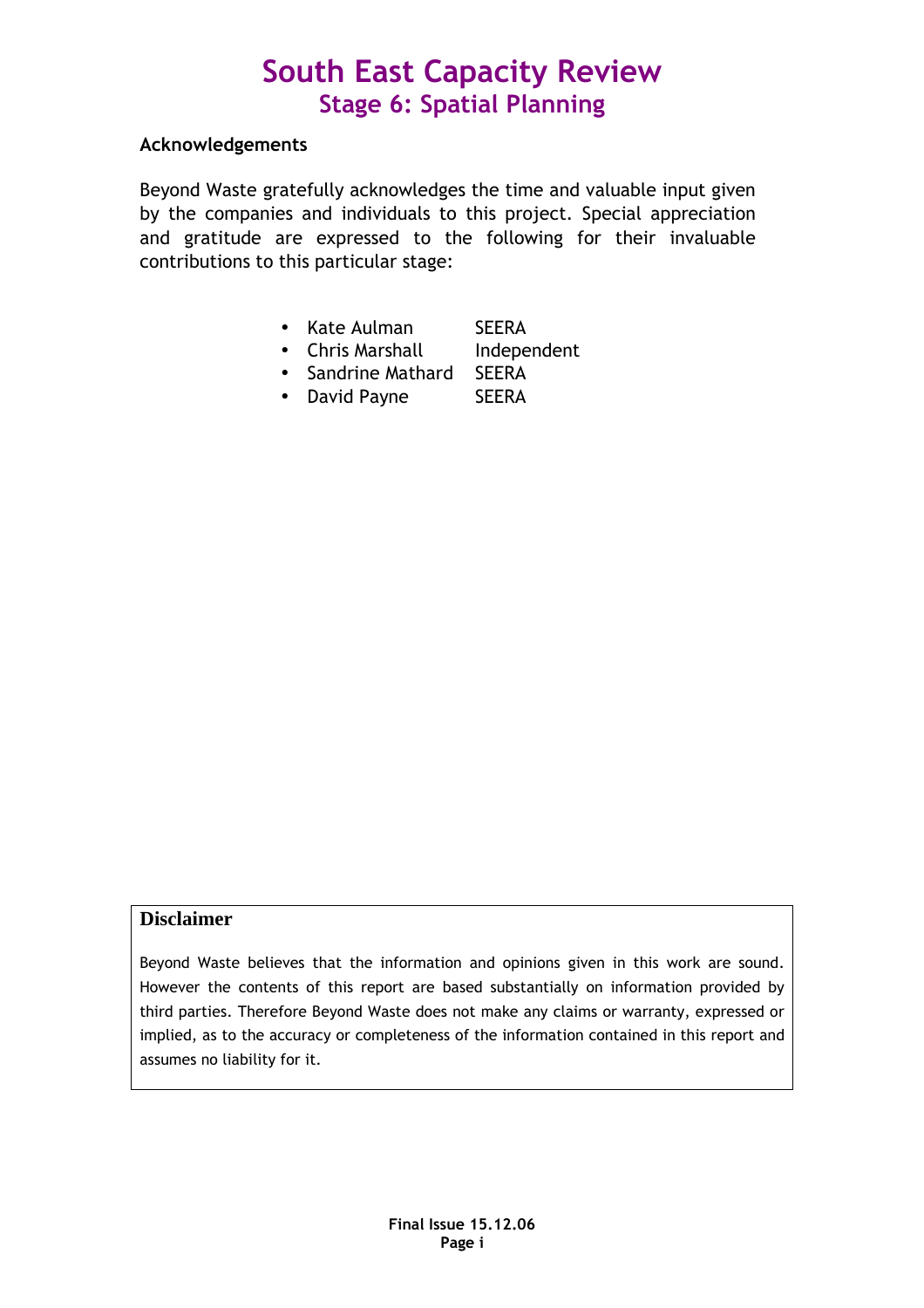## Table of Contents

| Introduction                   |  |
|--------------------------------|--|
| <b>Resource Recovery Parks</b> |  |
| Site Selection Criteria        |  |
| Recommendations                |  |

## Index of Figures

| Figure 1: Example Cluster Site - Cliffe Complex nr Lewes                                          | 5                       |
|---------------------------------------------------------------------------------------------------|-------------------------|
| <b>Index of Maps</b>                                                                              |                         |
| Map 1: Multiple Activity Waste Management Locations                                               | 4                       |
| Map 2: Clusters of Waste Management Locations                                                     | $\overline{\mathbf{4}}$ |
| Map 3: Clusters of Waste Management Locations mapped against<br><b>Environmental Designations</b> | 6                       |
| Map 4: Cluster sites and potential sites mapped against Environmental<br>Designations             | 7                       |
| Map 5: Sites Identified through WPA/Waste Local Plan Survey                                       | 18                      |
| <b>Index of Tables</b><br>Table 1: Indicative footprint of recycling and reprocessing facilities  | $\mathcal{P}$           |
|                                                                                                   |                         |
| Appendix 1                                                                                        |                         |
| Resource Recovery Parks Definition & Case Studies                                                 | 19                      |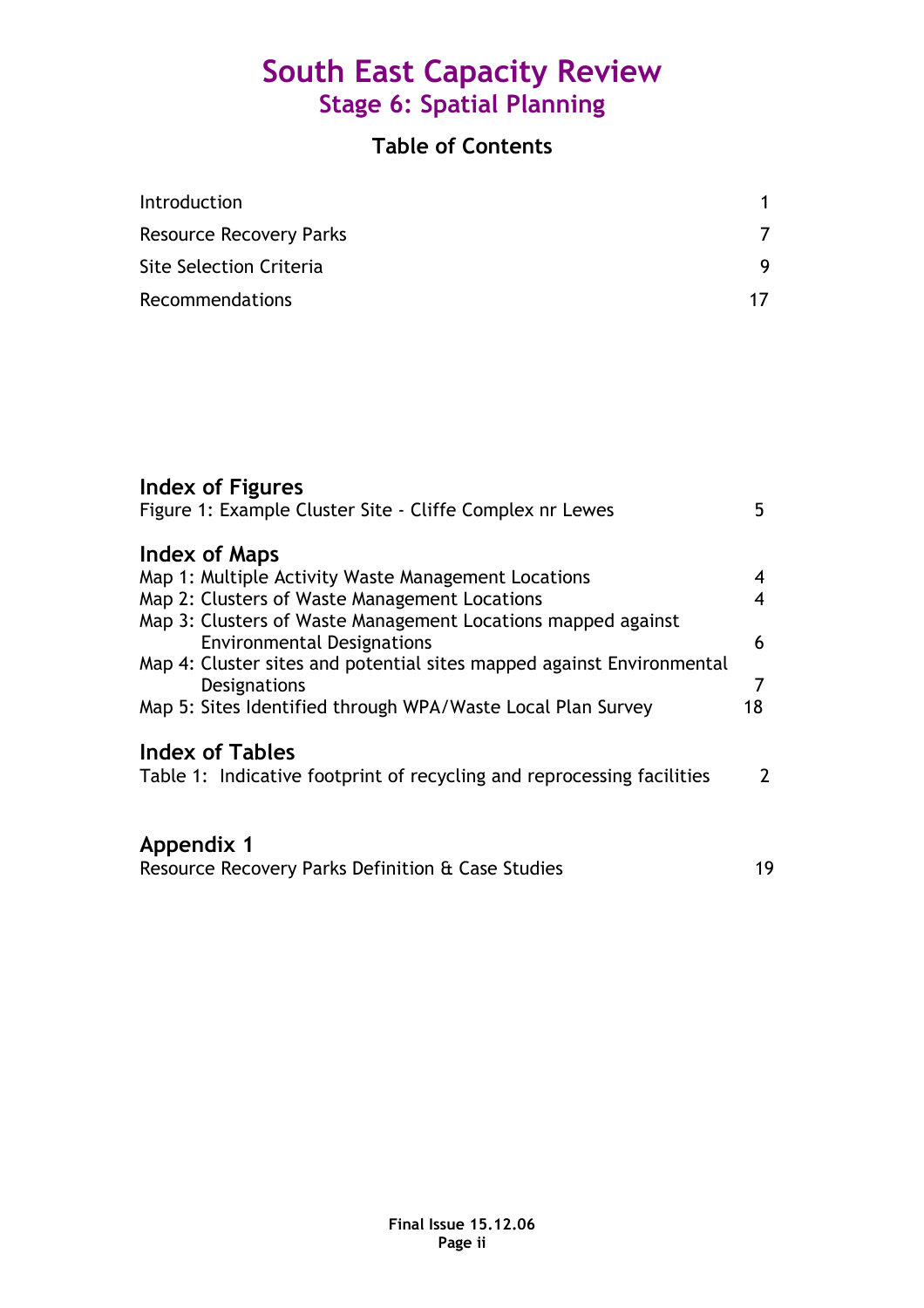## **Introduction**

The South East England Regional Development Agency commissioned Beyond Waste to undertake a scoping review of recycling and reprocessing capacity and associated infrastructure within the region.

## Project Structure



Having identified:

- 1. The transport infrastructure that might sustain flows of target materials within and beyond the region (Stage 1)
- 2. Existing recycling and reprocessing capacity to manage target materials (Stage 2)
- 3. Opportunities to develop capacity within the region to meet these needs (Stage 2)
- 4. Flows of materials to and from this capacity (Stage 4)
- 5. Future regional needs for capacity to manage target material (Stage 5). These are largely targeted on collection and pre-processing.

This report summarises the findings of our work on Stage 6 of the project focussed on the spatial planning output of the project. This draws on GIS work undertaken by SEERA guided by Beyond Waste. It also draws on a telephone survey of waste planning authorities.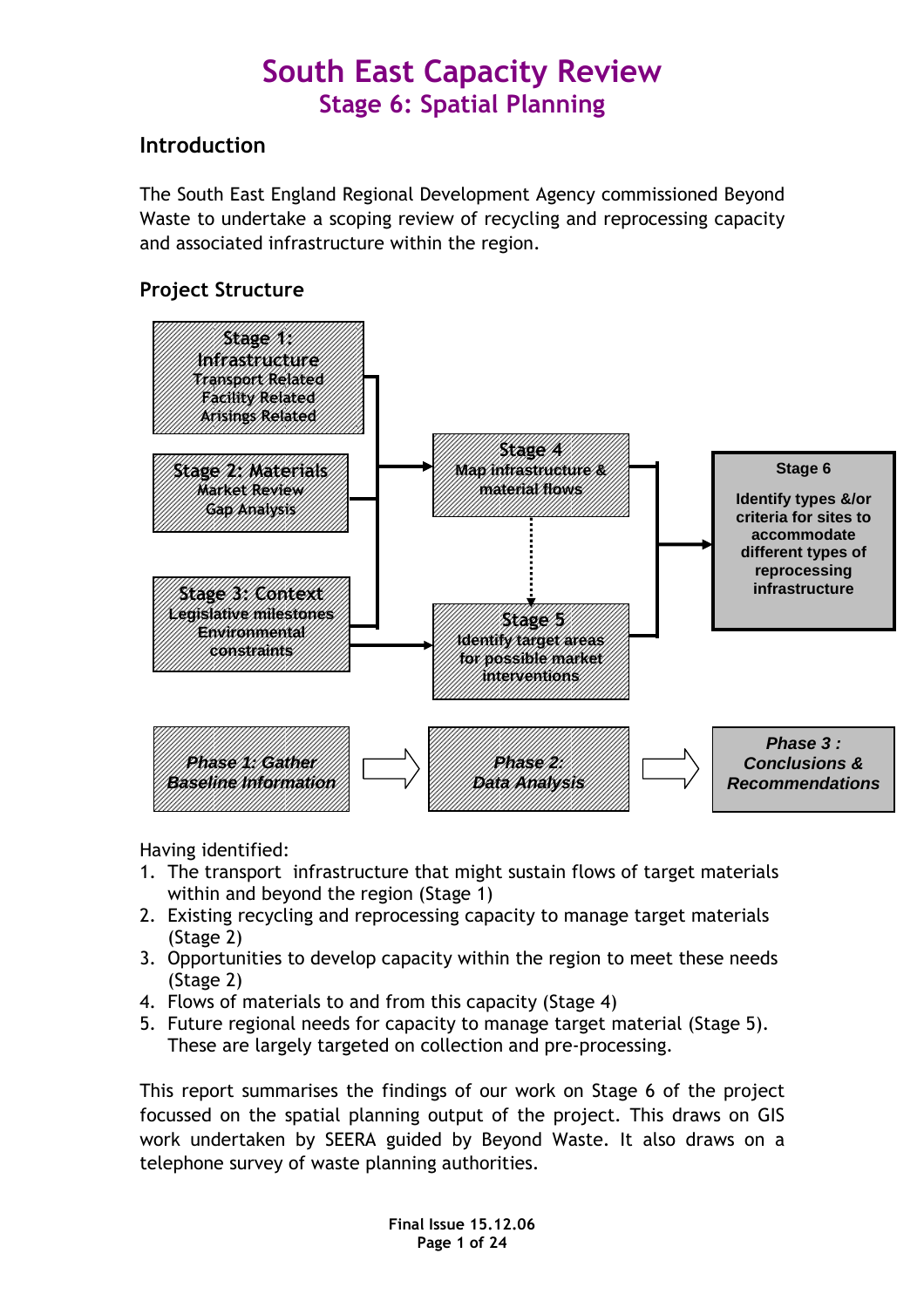### 1. Indicative Locations for Optimal Logistics

The Maps presented in the Stage 1 report indicate the state of transport infrastructure and the location of main arisings of some of the target materials. However as the Stage 4 summary stresses the region itself subdivides into three/four each having relationships with adjacent regions. Hence the north western portion (Bucks, Milton Keynes and Oxfordshire) links to the Midlands. The Thames Valley (Berkshire) links to London. The south eastern portion (Kent and Sussex and Surrey) links to London and East of England and the south western portion (Hampshire and W Sussex) links to the South West region. For some materials (e.g. tyres) the catchment area extends across the region for reprocessing outside. These linkages are dictated as much by price offered by outlets as transport costs at present and unless road transport costs rise significantly this is likely to continue.

## 2. Match Facility Types to Material Streams

### Facility Footprint

Table 1 provides indicative site hectarage required for pre-processing facilities for the handling of indicative tonnage.

| Facility <sup>1</sup>             | <b>Size</b>       | <b>Annual Tonnage</b> |
|-----------------------------------|-------------------|-----------------------|
| Materials Recovery Facility (MRF) | 0.8               | 25,000                |
| Materials Recovery Facility (MRF) | 1.2               | 50,000                |
| WEEE reprocessing (MBA)           | 1.6ha             | 40,000                |
| Glass as aggregate                | 0.8 <sub>ha</sub> | 50,000                |
| Plastic plant                     | 1.5 <sub>ha</sub> | 35,000                |
| High grade paper recycling        | 0.4 <sub>ha</sub> | 5,000                 |

### Table 1: Indicative footprint of recycling and reprocessing facilities Source: 'Meeting the Challenge: A Guide to Waste Planning in London', November 2004

This suggests that individual facilities can be accommodated on sites of 2 hectares and below<sup>2</sup>. If facilities were to be located on the same sites a front end sorting facility with smaller pre-processing facilities might require sites of up to 5 hectares. As the Stage 1 maps show the size of site has a large influence on the number and location of sites that might be available. Having identified potential sites through our search of the National Land Use Database further consideration is given to site identification in the next section.

 $\overline{a}$ <sup>1</sup> All include car parking/storage and some form of visitors centre/meeting room

 $2$  Our survey of facilities operating in the region indicates some facilities fit on smaller sites.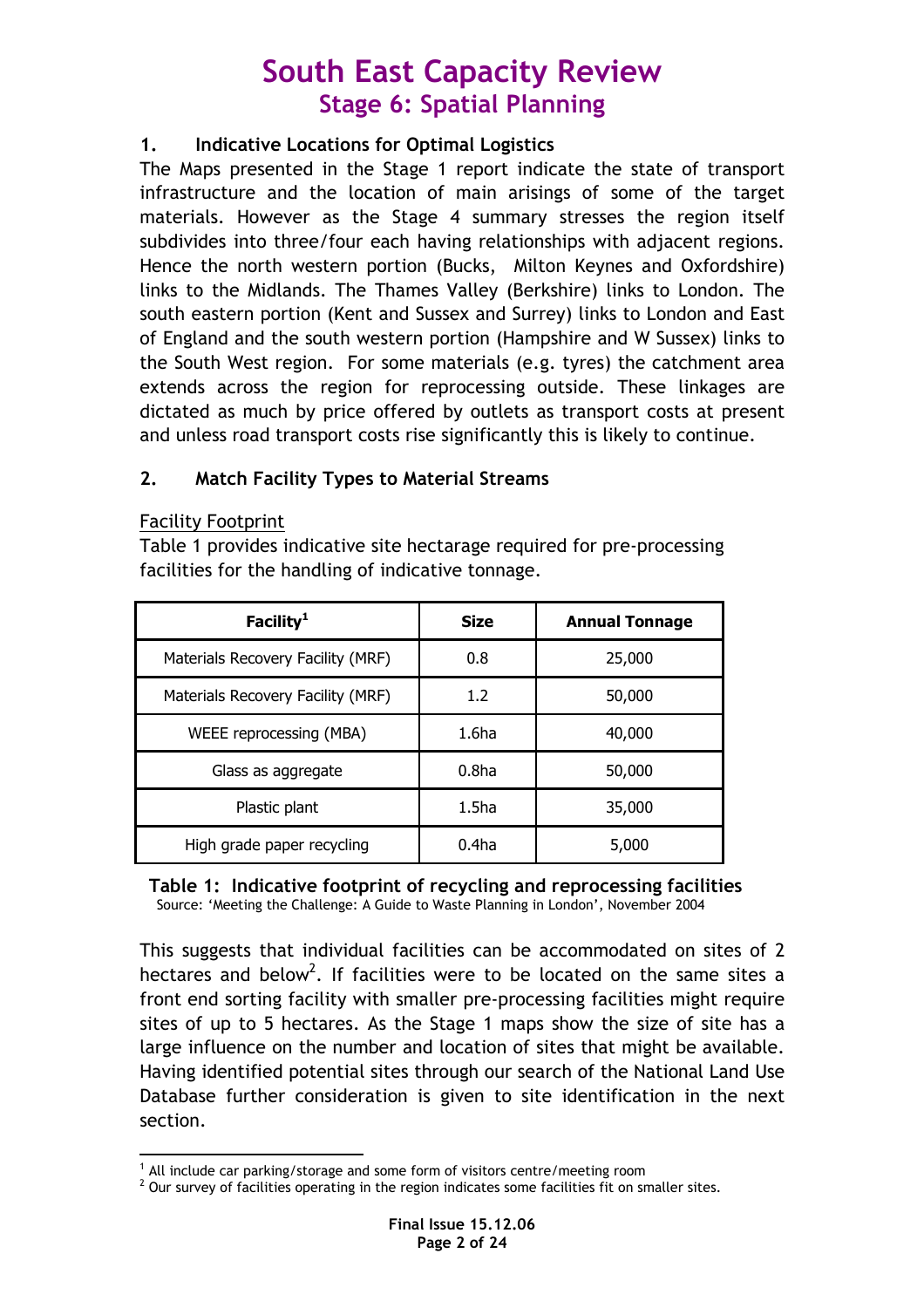### Multiple use Locations & Clusters

There are number of locations where waste management activities are taking place on or in close proximity to each other. For example often landfill sites host waste processing activities such as C&D screeners operating within landfill tax free zones. Map 1 shows larger licensed waste management sites identified through an initial sift of data as being in identical or contiguous locations. This yielded 34 locations with the region.



Developing this approach further the GIS was used to identify licensed sites located within 500 metres of each other. Map 2 shows the outputs.



Final Issue 15.12.06 Page 3 of 24 Map 2: Clusters of Waste Management Locations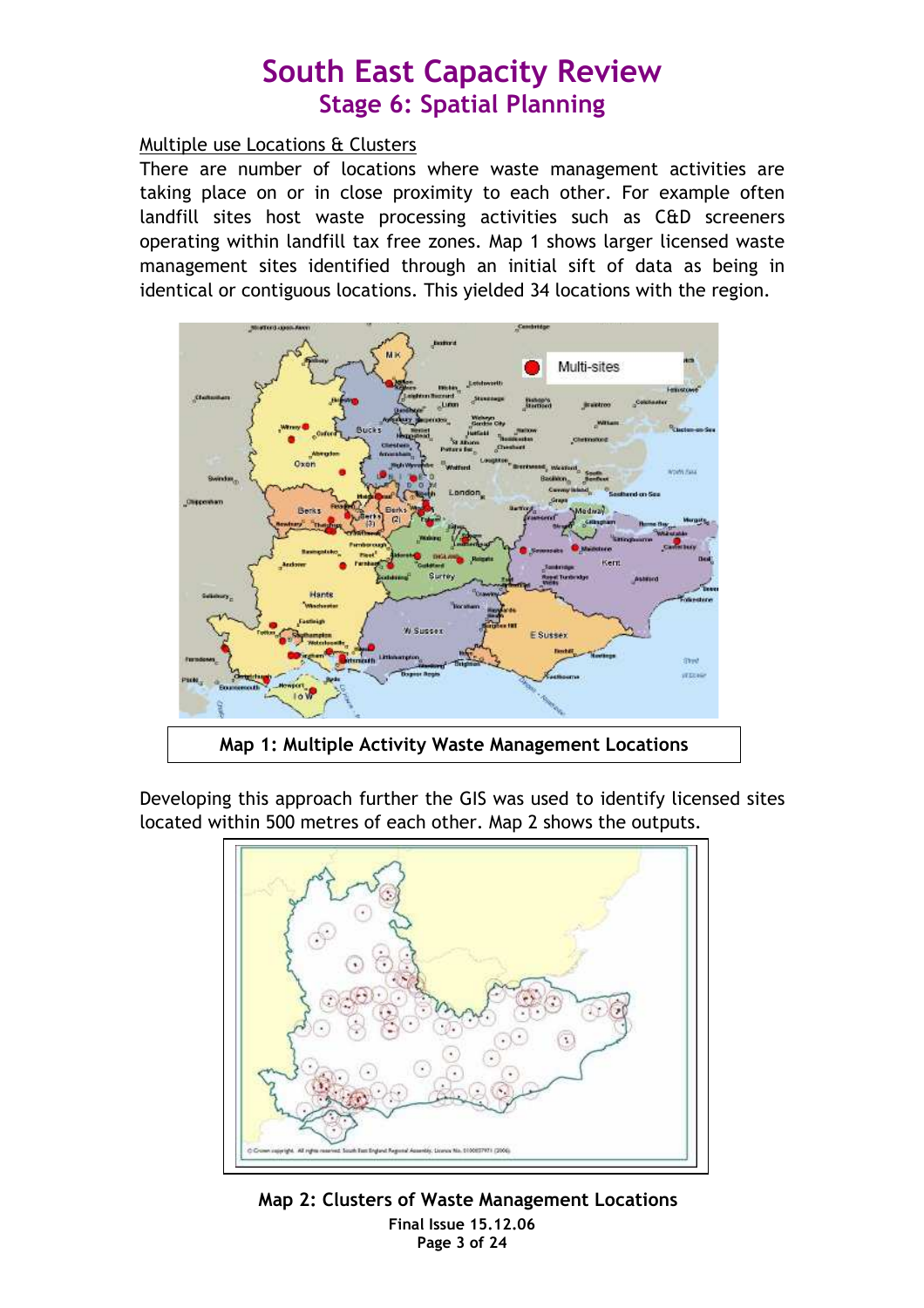An example of a cluster location is Machine Bottom Pit near Lewes East Sussex. As shown in Figure 1 where existing waste recycling site, fridge processing and scrapyard uses are located in an old chalk pit while the adjacent Cliffe Industrial Estate hosts a CRT splitting facility and skip waste transfer. All but one of these facilities has been developed by a single company MDJ Light Brothers. An adjacent chalk pit (Southerham Pit) that was subject of failed landfill application in past is vacant. Access to the A27 dual carriageway, which forms part of the principal south coast road, is just to the south of the estate. This connects to the trunk road to Newhaven port less than 10 miles away. It also has a possible railway access and historical wharfage. The principal site (Machine Bottom) is 4 ha with current use occupying 1.8 ha, and is recognised in WLP as existing but is not allocated. There is a geological SSSI sites on the quarry face and the South Downs AONB envelopes the quarry. Units on the Industrial estate generally hold B1 and B8 Use Classes Order but the owners Morley Pensions are willing to consider alternative uses for the units. Lewes District Council has no policy to safeguard industrial units. WLP Inspector Report identified adjacent Southerham Pit (8ha) as a large site that had potential for waste management.



Figure 1: Example Cluster Site - Cliffe Complex nr Lewes

This shows that clusters may offer potential for organic growth. This example involves a site with potential for expansion adjacent to an industrial estate with general B2 or B8 uses in a location with good connectivity to waste sources (the South Coast) and a port for seaborne outlets for materials.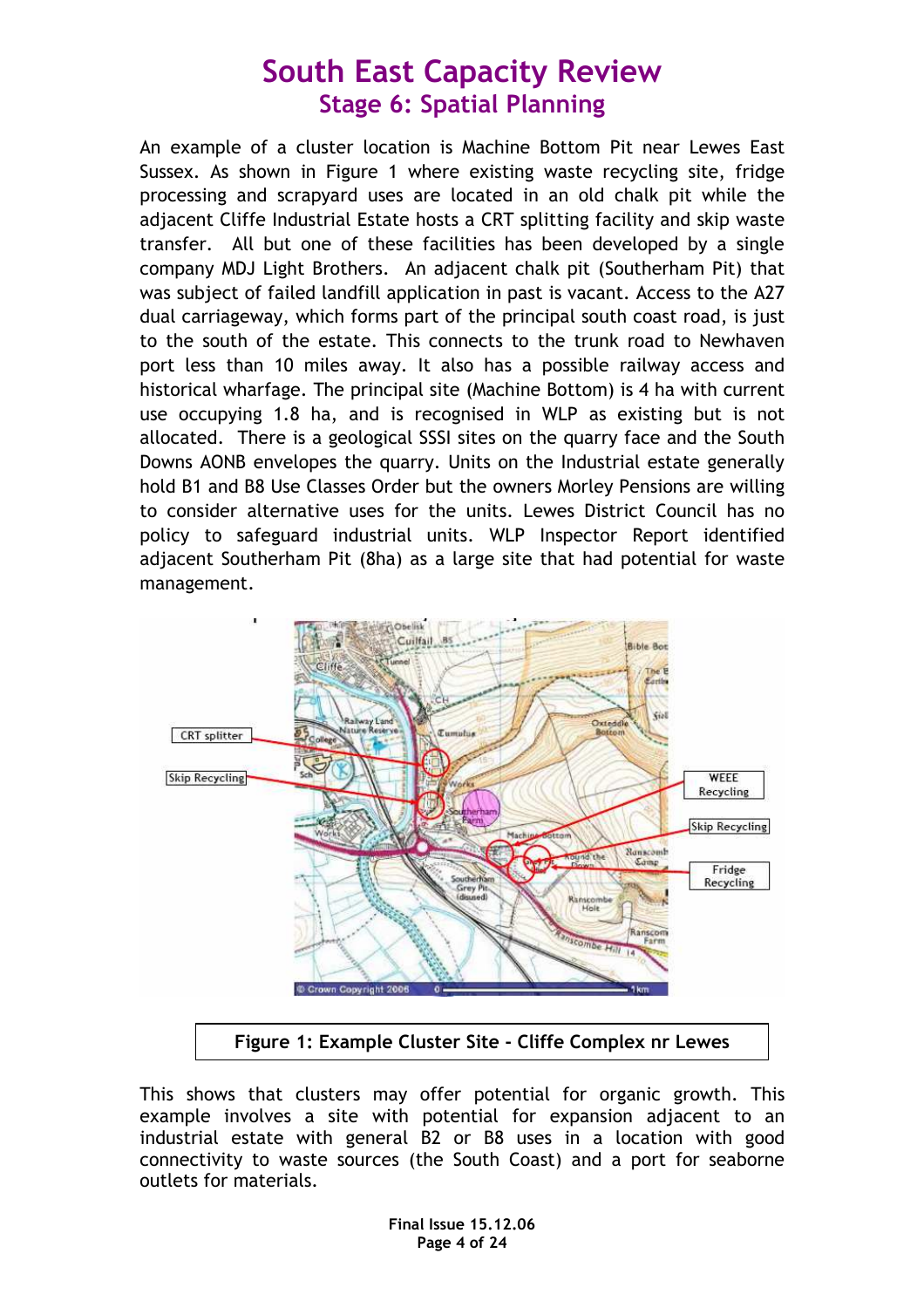To determine if each cluster location identified actually has capacity for expansion it would be necessary to make site specific inquiries which the resources of this project did not permit. However we have mapped the clusters against the environmental designations to determine if there are apparent constraints on development in the immediate locations. Map 3 shows the outputs of this exercise. This reduces the number of clusters that might be considered further to less than 70.



Map 3: Clusters of Waste Management Locations mapped against Environmental Designations

As stated in the Stage 3 report, the presence of environmental designations rarely act as a complete brake on development and hence this may in reality be an overcautious approach. However if we are looking at potential expansion from facilities meeting specific local needs then following the guidance given by SEERA it would appear to be reasonable to exclude sites in both AONBs and Green Belt.

Mapping cluster sites with potential sites identified through the search of the NLUD sites with environmental designations produces Map 4. Designation free potential sites that coincide with cluster sites are identified with a red ring. 17 such sites are apparent from the mapping exercise.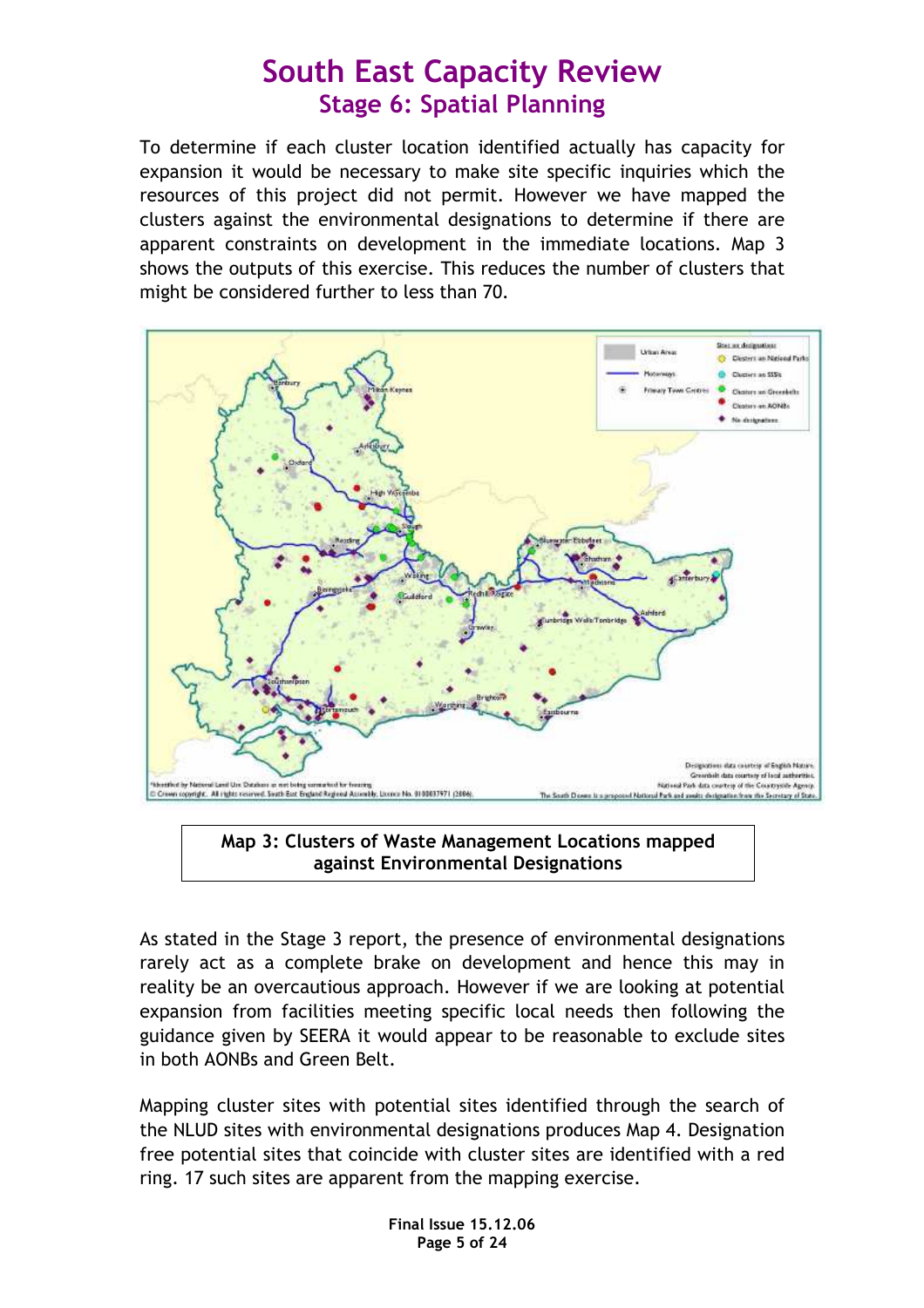

### Environmental Designations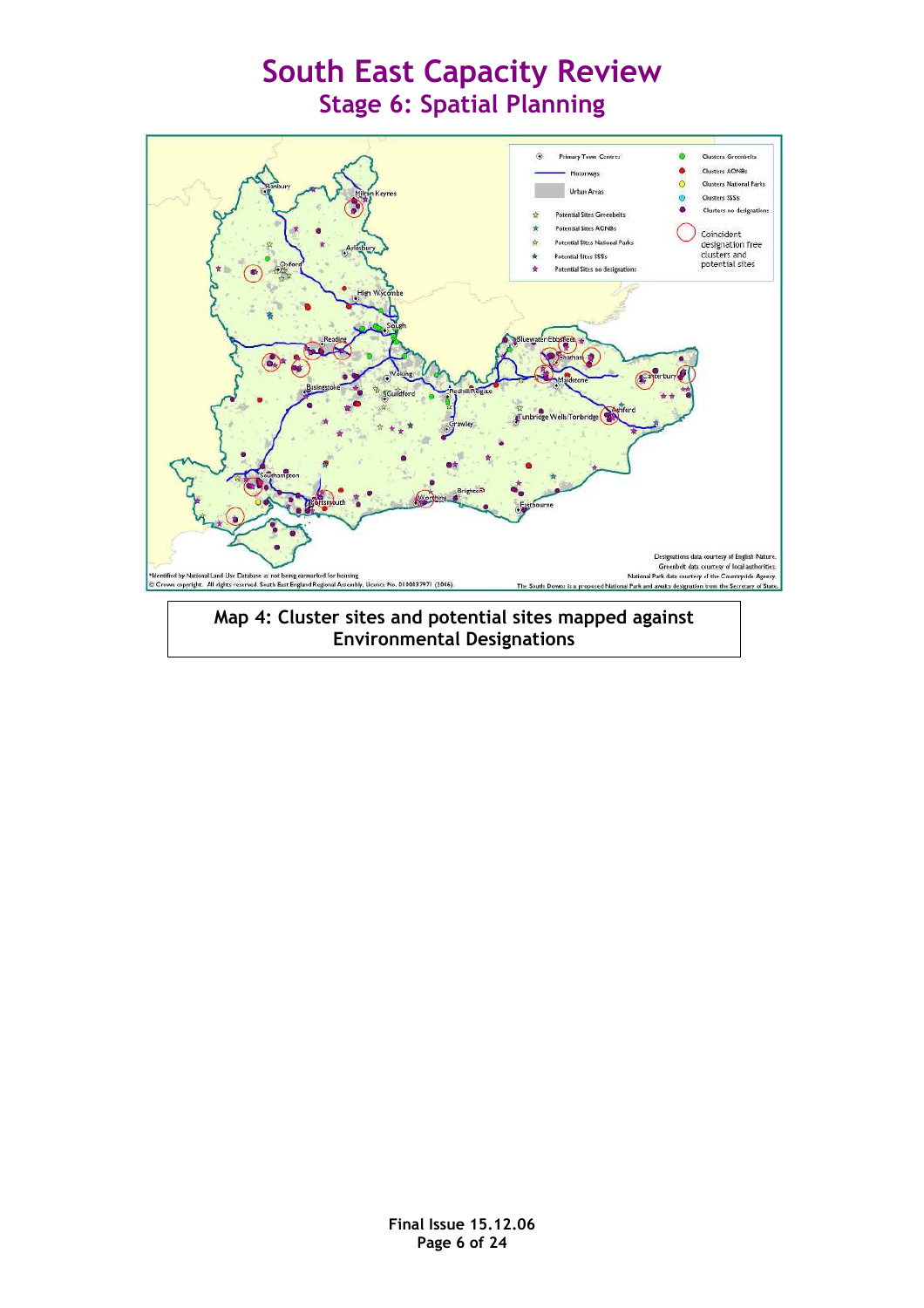## Resource Recovery Parks

It has been contended that in order 'to achieve a balance between economies of scale in facility provision, the proximity principle and maximising sustainable transport modes', $^3$  it makes sense to cluster industries capable of converting waste to end products together. This promotes the concept of development of Resource Recovery Parks (RR Parks). $^4$ 

We have conducted a survey of waste planning authorities within the region. It is apparent from this that the understanding of what a resource recovery park (RR Parks) may be, is unclear. Generally it is assumed to be a site where waste management activities are co-located – what might be called an integrated waste management facility.<sup>5</sup> See Appendix 1 for further discussion of definitional issues.

Hampshire NRI has undertaken research into the concept of resource recovery parks (see Appendix 1). They defined the goal of RR Parks as being to create "an arena for businesses with a set of unified goals aimed towards minimising the impact on the environment. Components of this approach include green design of the infrastructure, construction using recycled materials, clean operations, pollution prevention, energy efficiency; inter business partnering and by-product exchange." From this it is apparent that the envisaged objective is far wider than just addressing the waste/resource agenda and is more about developing industrial ecology.

Taking this approach the key issue is to identify the critical factors influencing the operation of industry in the South East today and where the associated impacts might be reduced by developing synergy. Through our survey energy costs – the sharp rise in natural gas prices in particular – has been cited on numerous occasions as determinants in survival of industrial operators. Waste disposal costs appear to be relatively low priority even if combined with savings from opportunities offered by material substitution. This suggests that opportunities around energy might be the best target area to develop synergies in the first instance.

 $\overline{a}$  $3$  From Waste to Resource Management: a discussion paper. B Lisney, K Riley & C Banks. September 2003.

<sup>&</sup>lt;sup>4</sup> The contention about proximity principle and sustainable transport does not necessarily sustain an argument that all facilities should be co-located. The proximity principle only strictly applies to the disposal of waste while for sustainable transport to be maximised and presumably by inference road transport to be minimised the whole supply chain needs to be considered. It may be more important for the fabrication of the product to take place nearer to the end market for the fabricated products if for example the product has a high volume low weight ratio. For example movement of card for considerable distances once baled may not be problematic but movement of cardboard boxes manufactured from the card is.

 $^5$  The use of the term does avoid the stigma of referring to proposals as waste related although they are determined as county matters.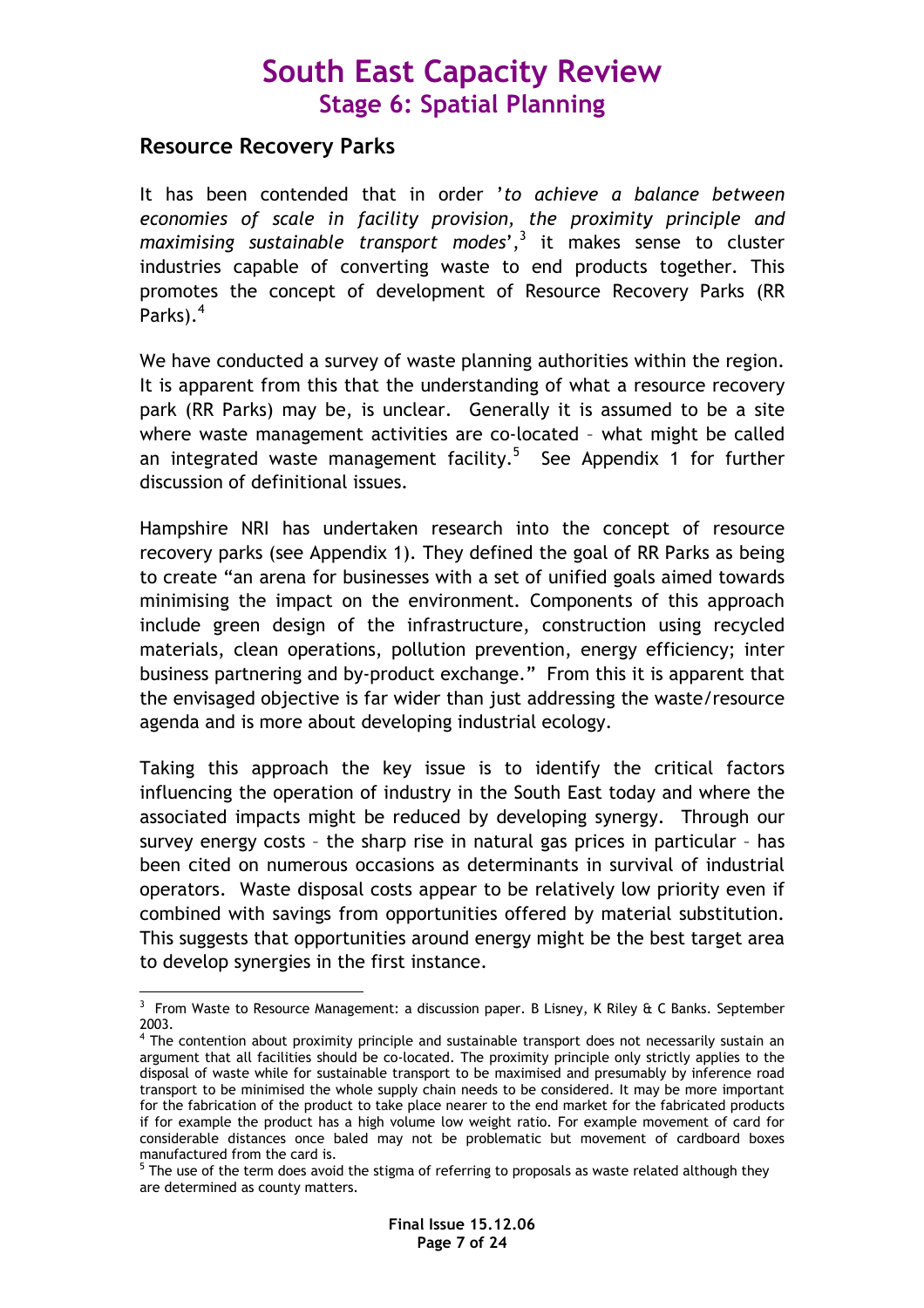### Survey Findings

The concept of coalescing waste management with more general economic development seems to encounter a cultural resistance on the ground. This may be partly due to the fact that waste planning is address by county authorities while District and Boroughs undertake general planning. In some cases where unitary authorities exist there appear to be a greater degree of joined up thinking although some authorities merely said that the tensions between District and Counties had been internalised. However the Berkshire situation is an exception to this with the Strategic Waste Unit giving waste planning advice at county level but local plans/development frameworks being drawn up by individual authorities.

Hampshire via their Natural Resource Initiative ran an invitation for expression of interest from commercial developers in August 2004 to develop and manage a resource recovery park on a Hampshire County Council supplied site. This yielded a limited number of responses none of which actually came to fruition. The principal barrier cited was that commercial developers were not prepared to be bound to the terms of covenants restricting the development potential of sites to resource related uses only. The county is now reviewing its position and is favouring an approach that relies on organic growth around existing clusters of activity.

For urban areas the competition between waste uses and employment uses was often sited as problematic and the concept of merging these demands through RR Parks was not seen as a way of resolving these apparently competing needs.

There is also a strong feeling that sub regional sites distributed around the region building on existing infrastructure and clusters may work more effectively than a small number of regional sites. Small scale RR Parks focussing on attracting appropriate size reuse, recycling and composting businesses that meet local needs may work just as effectively and may gain greater acceptability and integration into the local community and economy. This links with the deliverability of such parks. Where there is an incumbent company with pre existing interests in waste management this is more likely to generate an appetite for developing and strengthening supply chain relationships.<sup>6</sup> This suggests that supply chain relationships need to be established between businesses so that the benefits of synergies are clearly demonstrated before they might be prepared to co-locate.

 6 This is reinforced by comments attributed to Peter Laybourn the creator of NISP who is reported as saying. "I don't think physical eco-parks can work," he said. "Anything can happen on the market, and, if one of the links fails, it impacts on everyone else in the chain. But we do think virtual eco-parks with a more natural, organic and flexible structure will work." The ENDS Report June 2006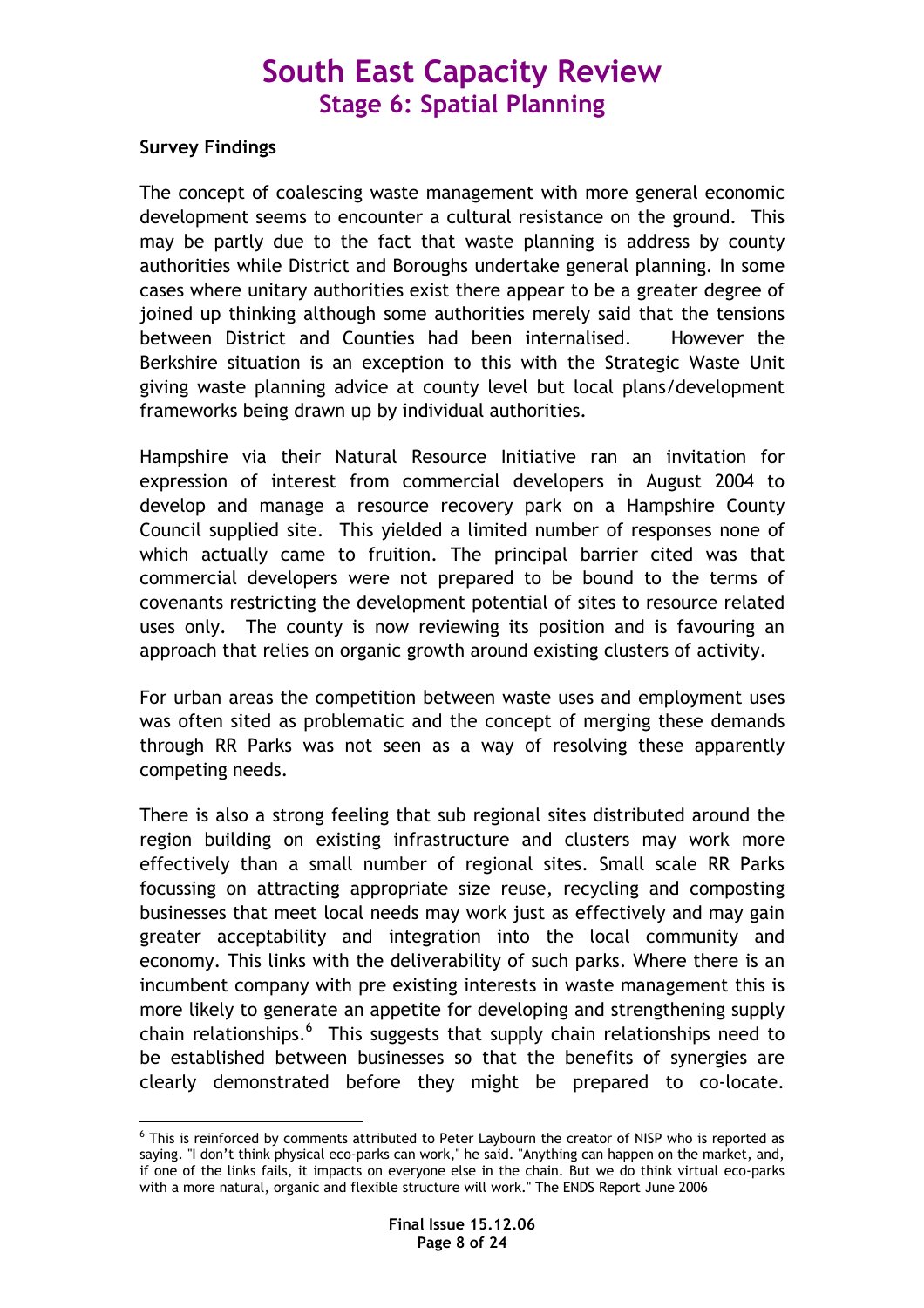## Site Selection Criteria

The following criteria suggest themselves for the identification of suitable sites:

- 1. Existing Activities taking place onsite. This will influence the type of development attracted. Ideally looking for a combination of waste and employment/light industrial uses or sites that are low value and vacant e.g. Degraded, contaminated or derelict land or worked out quarries;
- 2. Proximity/Connectivity to sources and outlets markets and disposal points for residues. For recyclable materials this is likely to involve inter regional flows so existence of railheads and scope for expansion and water borne opportunities may be influential although direct access to 'A' roads and major junctions is more crucial to supply and distribution of materials.
- 3. Plan status: If sites have already been allocated in adopted plans then they have already undergone and survived the screening process.
- 4. Potential: In terms of site size/configuration and commercial interest. The presence of an incumbent company with waste management interests can be a critical factor in determining market appetite.
- 5. Landowner interest: Is the site being actively promoted for compatible uses?
- 6. District Council Position: Solutions more likely to develop where authorities are working together with economic development and waste/resource management agenda aligned. Not applicable where unitary authority.
- 7. Statutory designations as sites are pre existing the restrictions imposed by designations should not be insurmountable to utilisation.

From our conversations with each WPA we have identified sites that might make a significant contribution to a regional network of facilities and that have potential synergies with other industrial uses. Information has been gleaned through a combination of review of existing Waste Local Plans, local information and personal contact.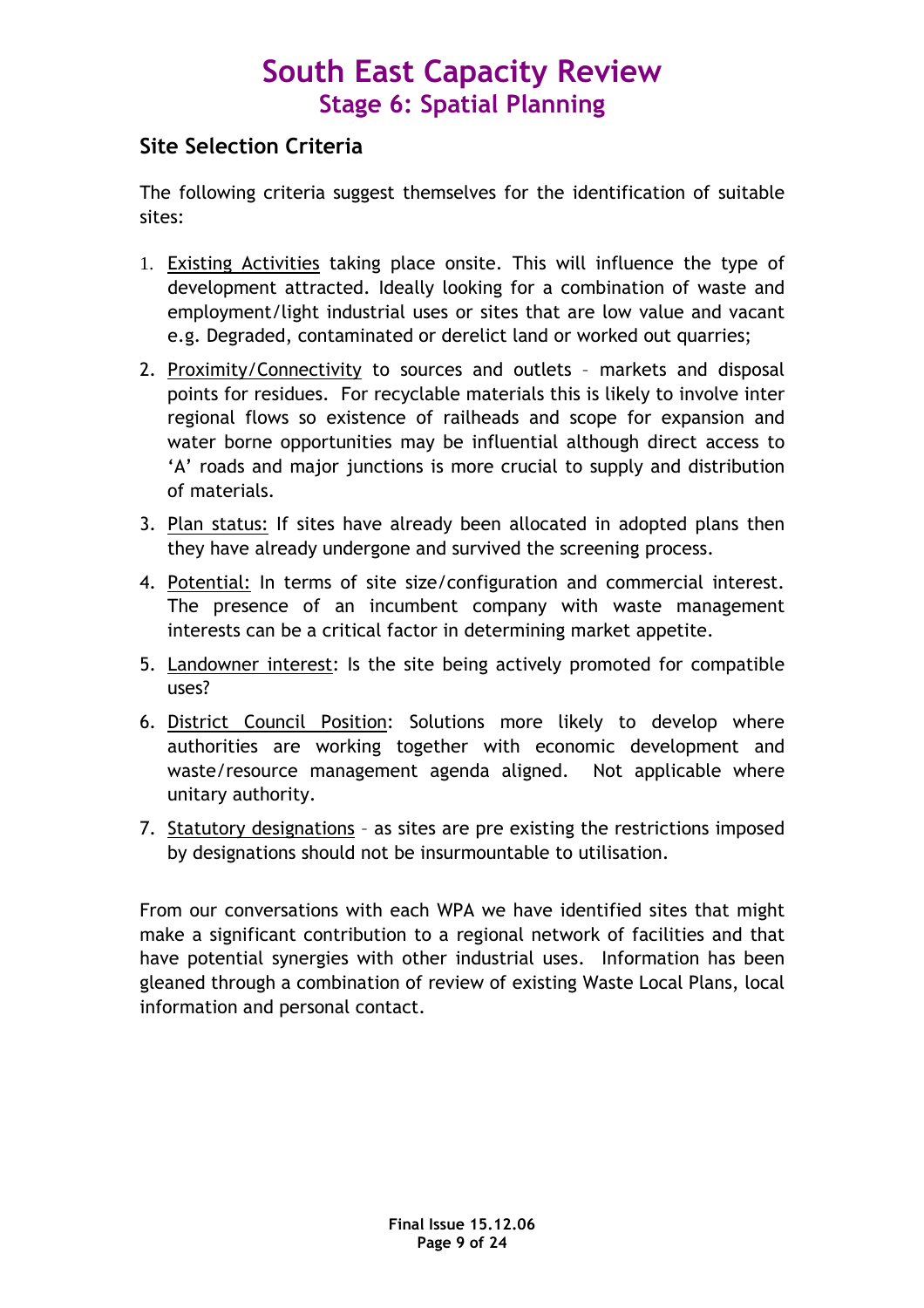| Sub region       | <b>Location</b>       | <b>Existing Activities</b>                                                                                             | <b>Connectivity</b>                                                                                                                    | <b>Plan Status</b>                                                                                                                                                          | <b>Potential</b>                                                                                                                                                                                                         | Landowner                   | <b>DC Position</b>                                                                                                                        |
|------------------|-----------------------|------------------------------------------------------------------------------------------------------------------------|----------------------------------------------------------------------------------------------------------------------------------------|-----------------------------------------------------------------------------------------------------------------------------------------------------------------------------|--------------------------------------------------------------------------------------------------------------------------------------------------------------------------------------------------------------------------|-----------------------------|-------------------------------------------------------------------------------------------------------------------------------------------|
| <b>Berkshire</b> | Smallmead             | Sewage Treatment Works,<br>CA site (to be upgraded)   Kennet & Avon Canal<br>landfill                                  | Junction 11 M4<br>Southcote rail<br><b>Junction</b>                                                                                    | in WLP.                                                                                                                                                                     | Identified as preferred area Limited – most land has now<br>been utilised for other<br>purposes                                                                                                                          |                             |                                                                                                                                           |
|                  | Colnbrook             | New EfW, MRF Landfill                                                                                                  | M4/M25 Colnbrook<br>bypass<br>Staines W Drayton<br><b>Branch Line</b><br>Immediately south of<br>Richings Park inter<br>modal facility | in WLP for recycling<br>facilities. Safeguarded rail<br>depot in mineral plan for rail<br>aggregates depot                                                                  | Identified as preferred area Site to north subject to major<br>redevelopment.                                                                                                                                            |                             |                                                                                                                                           |
|                  | Knott Lane<br>Beenham | MRF, Industrial Use with<br>some recycling, CA<br>site/MRF, scrap yard                                                 | Junction 12 M4<br>improvement to<br>A4/A340 junction<br>Railway<br>Kennet & Avon Canal                                                 | Identified as preferred area<br>in WLP for specialist<br>recycling and special waste<br>handling.                                                                           | 1 ha identified north of<br>existing MRF. Small industrial<br>park being developed by<br>Grundon 6 units B2/B8 to S<br>with covenant for 2 units to<br>have waste related use.<br>Possible glass recycling<br>operation. | Grundon                     | W Berks Unitary                                                                                                                           |
|                  | Colthrop              | Former closed Board Mill<br>and open storage now<br>redeveloped to Business<br>Park B2/B8 use and<br>consented wt stn. | New access road to<br>A4.<br>Kennet and Avon<br>Canal.<br>Private railway level<br>crossing                                            | Identified as preferred area<br>in WLP. For range of<br>facilities including EfW<br>(supplying board mill), RDF<br>and paper recovery plant<br>(synergy with existing mill) | Limited $-$ possible scope for<br>synergy between business<br>park and t stn.                                                                                                                                            | Group<br>(haulage)          | Claude Fenton Protected employment land<br>in Newbury Local Plan but<br>redevelopment subject to<br>criteria<br>W<br><b>Berks Unitary</b> |
|                  | Padworth Sidings      | Coal depot and rail linked<br>depot                                                                                    | South of A4 Bath<br>Road<br>Paddington to Exeter<br>line runs to north<br>Kennet and Avon<br>Canal runs to South                       | Identified as preferred area<br>in WLP for major recycling<br>facilities. Safeguarded rail<br>depot in mineral plan for rai<br>aggregates depot                             | 9 ha. The site is large<br>enough to accommodate a<br>number of waste uses and<br>offers road to rail transfer.<br>Preferred site for W Berks<br>WDA contract facility.                                                  | Strategic Rail<br>Authority | Designated as open<br>countryside but extant<br>consent for rail depot use<br>to north east in 1992<br>W Berks Unitary                    |
|                  | Green ham             | Partially vacant alongside<br>B1/B2/B8 uses.                                                                           |                                                                                                                                        | Identified as preferred area<br>in WLP for major recycling<br>facilities.                                                                                                   | Possible 3 ha available for<br>development of integrated<br>wm facility.                                                                                                                                                 |                             | W Berks Unitary                                                                                                                           |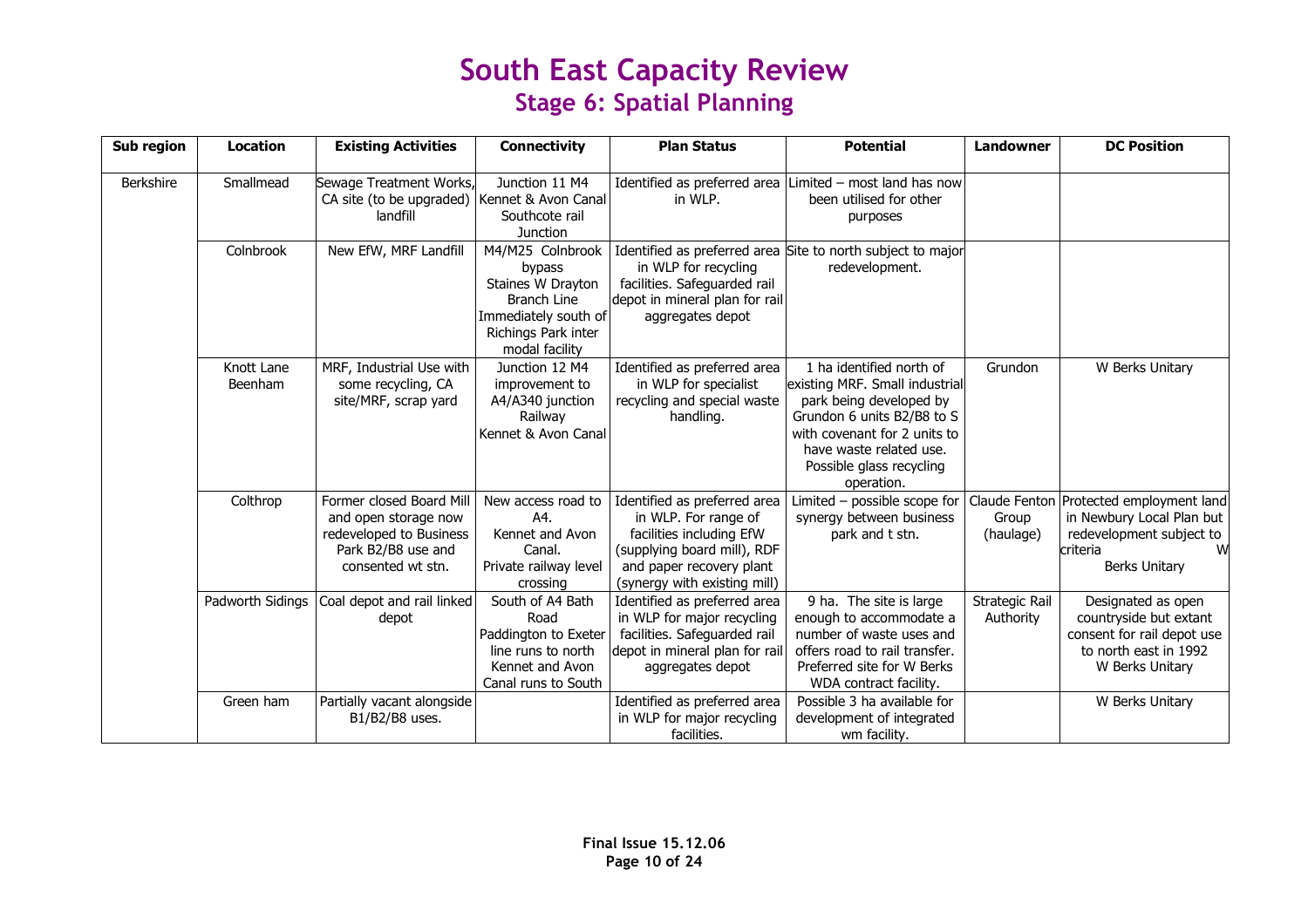| <b>Bucks CC</b>                 | Land north of<br>Richings Park and<br>west of the Bison<br>Industrial | None                                                                                                                                                                                                                                                                                                                                                                                             | M4/Great Western<br>Line/ Grand Union<br>Canal                                                                                                                                            | Safeguarded in WLP                       | Multi modal facility       | Need a new road link to the<br>junction of Sutton Lane and<br>North Park/Richings Way to<br>the south,                                                                                                                                                                                                                                                                  |
|---------------------------------|-----------------------------------------------------------------------|--------------------------------------------------------------------------------------------------------------------------------------------------------------------------------------------------------------------------------------------------------------------------------------------------------------------------------------------------------------------------------------------------|-------------------------------------------------------------------------------------------------------------------------------------------------------------------------------------------|------------------------------------------|----------------------------|-------------------------------------------------------------------------------------------------------------------------------------------------------------------------------------------------------------------------------------------------------------------------------------------------------------------------------------------------------------------------|
|                                 | Area                                                                  |                                                                                                                                                                                                                                                                                                                                                                                                  |                                                                                                                                                                                           |                                          |                            | which should also service<br>the Bison industrial estate                                                                                                                                                                                                                                                                                                                |
| East Sussex<br>CC inc B&H<br>CC | Newhaven                                                              | Site is part disused but Accessed by water<br>mainly industrial/<br>business uses,<br>including marine<br>aggregate wharfs,<br>port-related uses and having access to<br>existing inert waste<br>recycling and scrap<br>metal uses.                                                                                                                                                              | and rail subject to<br>the rail link being<br>reopened and/or<br>the site selected<br>the wharf.<br>Improved access<br>arrangements onto<br>A26 primary road<br>may need<br>consideration | Allocated for EfW and<br>MRF in WLP      | 18 hectare site allocated. | Local Objection. Policies<br>exist to safeguard port-<br>related uses and marine<br>aggregate wharfs (ESCC<br>and B&HCC Minerals<br>Local Plan 1999, policy<br>9) and Lewes District<br>Local Plan policy NH24.<br>Any development which<br>prejudiced these<br>objectives is required to<br>demonstrate why no<br>suitable alternative<br>location was<br>practicable. |
|                                 | Pebsham                                                               | WDF plant with<br>planning permission.<br>The adjoining land is $\vert$ along<br>former landfill, now<br>grassed over and used unacceptable until<br>as part of recreation the strategic road<br>grounds facility. The network in<br>existing landfill to the area<br>north is due to close by improved.<br>about 2008, and is to<br>be restored as part of<br>the proposed<br>countryside park. | Any<br>increase<br>vehicle movements<br>the<br>A259<br>lwould<br>bel<br>thel<br>has<br>been                                                                                               | in Allocated for MRF in WLP 6.2 hectares |                            | Local plan policy<br>objective is a<br>countryside park<br>covering the restored<br>adjoining landfill site.<br>Any development<br>proposals will need to<br>be co-ordinated with<br>plans for the Pebsham<br>Countryside Park, and<br>will be expected to<br>assist in reducing its<br>visual impact.                                                                  |

 $^7$  This site has been reported as being subject to a £23m National Lottery bid for a scheme centred around a "bio-enterprise business cluster focused on waste and renewable energy" RRF news England - £23m bid for scheme to rival the Eden Project 25 April 2006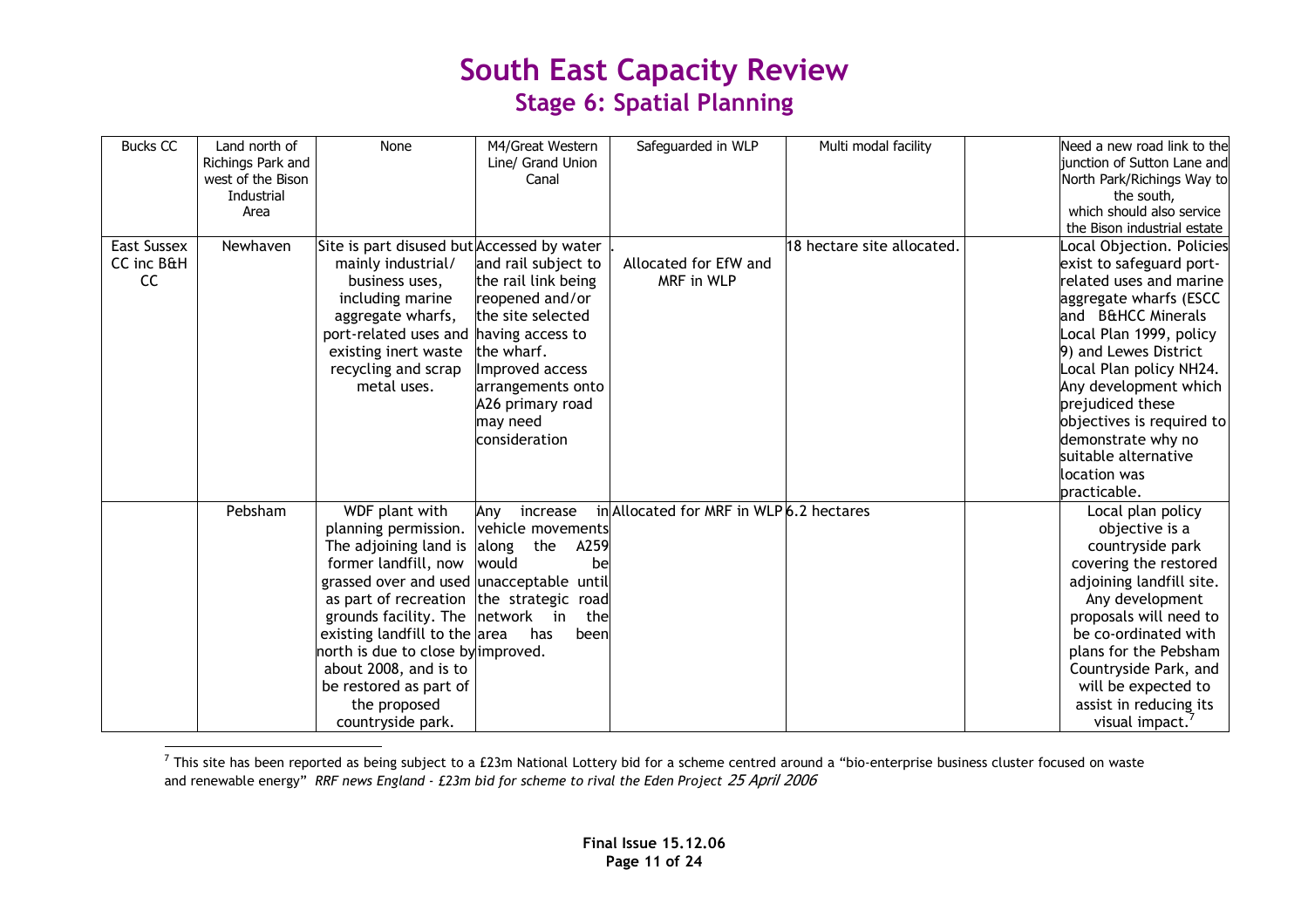| Hampshire<br>CC inc<br>Portsmouth<br>and Soton | Marchwood<br>Normandy Way,<br>Marchwood    | EfW/ waste treatment/<br>Industrial Estate   t stn/ sand and gravel<br>buildings on the<br>western and south<br>western sides are in<br>business/industrial use.                                                                     | Existing road<br>access<br>Wharf on R Test<br>could enable<br>waste to be<br>brought in by<br>barge.                                                                                                                                                                                                                | Preferred site for an<br>integrated waste<br>processing plant.<br>Developed for EfW.                                            | Further 120 acre with a<br>unit of 16,900 sq ft (£6.50<br>$-7.25$ psf).<br>Further land available for<br>development as well as<br>open storage sites to let<br>and industrial unit of<br>5,000 sq ft.                                                               | Oceanic<br>Estates                                                   | The Deposited New<br>Forest District Local Plan<br>(1995) allocates this land<br>for<br>industrial/office/business<br>use and/or storage and<br>distribution facilities<br>and/or a power station. |
|------------------------------------------------|--------------------------------------------|--------------------------------------------------------------------------------------------------------------------------------------------------------------------------------------------------------------------------------------|---------------------------------------------------------------------------------------------------------------------------------------------------------------------------------------------------------------------------------------------------------------------------------------------------------------------|---------------------------------------------------------------------------------------------------------------------------------|----------------------------------------------------------------------------------------------------------------------------------------------------------------------------------------------------------------------------------------------------------------------|----------------------------------------------------------------------|----------------------------------------------------------------------------------------------------------------------------------------------------------------------------------------------------|
|                                                | Harts Farm Way,<br>Broadmarsh<br>Havant    | C&D processing, t<br>stn, sewage<br>treatment, fridge<br>reprocessing,<br>aggregates wharf,<br>former Havant<br>Borough Council<br>Depot. Site of<br>former incinerator<br>which ceased<br>operation at the end<br>of November 1996. | Short sea access<br>potential The site is<br>situated in a<br>prominent location or<br>the south side of the<br>A27 at Broadmarsh,<br>Havant. Access to the<br>A27/M27/A3 (M) is<br>within 0.25 miles.<br>The site is within<br>an industrial area<br>with good access<br>from the strategic<br>lorry route network | Preferred site for an<br>integrated waste<br>processing plant other<br>than an incinerator to<br>serve south east<br>Hampshire. | Site area approx 2 ha.<br>forming part of a 4.05 ha.<br>site forms part of SEEDA's SEEDA,<br>Broadmarsh Strategy and<br>has potential for up to<br>15,500 sq m (160,000 sq ft) proposals invited<br>of high quality industrial and in autumn 2004.<br>business units | The site is owned<br>freehold<br>by<br>(Site<br>Four)<br>Development | Employment land                                                                                                                                                                                    |
|                                                | <b>Portsmouth</b><br>Eastern Road<br>A2030 | EfW, TStn, S yards,<br>SCA recycling, C&I<br>recycling for SMEs                                                                                                                                                                      | Between the<br>railway line and<br>A2030 Eastern<br>Road, south of the<br>A27/M27. The<br>A2030 Eastern<br>Road and the M275<br>provide strategic<br>access for north<br>south movements                                                                                                                            | Preferred site for an<br>integrated waste<br>processing plant.<br>Developed for EfW &<br><b>MRF</b>                             | Within an industrial and<br>business area. WEEE<br>processing facility exists.                                                                                                                                                                                       |                                                                      | Part of the site to the<br>north allocated in the<br>City Local Plan for<br>industrial and<br>storage/distribution uses.                                                                           |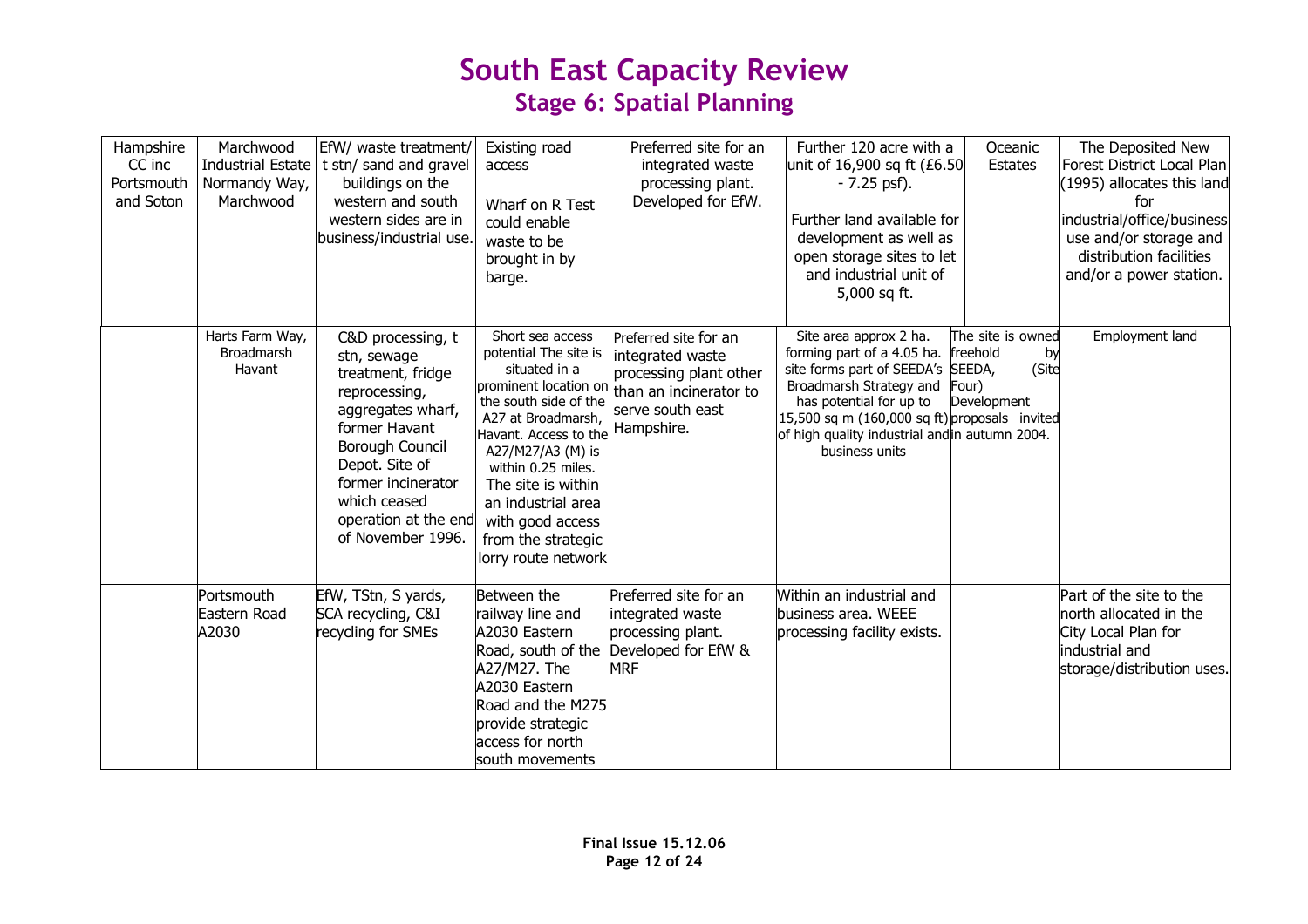| Kent CC           | Richborough<br>land to the south<br>and west | Former power station site, .<br>Power Station and with permission for the<br>deposit of waste on<br>adjoining land.                                                                                                                                                                                   | Re-alignment of<br>the A256<br>Upgrading of<br>Thanet Way<br>Improvement of<br>Rail infrastructure                                                                                                                                                 | Identified in the Kent<br>Waste Local Plan Deposit<br>for a waste to energy<br>waste processing                                                                                                                                                                                                            | Part of the 'Sandwich<br>Corridor' project a critical<br>Draft as a suitable location   mass of opportunity in East<br>Kent which makes it<br>plant, as well as associated strategically important on a<br>regional and national scale<br>SEEDA is a project partner |                                                                                                                      | EfW site supported by<br>Dover & Thanet District<br>Councils |
|-------------------|----------------------------------------------|-------------------------------------------------------------------------------------------------------------------------------------------------------------------------------------------------------------------------------------------------------------------------------------------------------|----------------------------------------------------------------------------------------------------------------------------------------------------------------------------------------------------------------------------------------------------|------------------------------------------------------------------------------------------------------------------------------------------------------------------------------------------------------------------------------------------------------------------------------------------------------------|----------------------------------------------------------------------------------------------------------------------------------------------------------------------------------------------------------------------------------------------------------------------|----------------------------------------------------------------------------------------------------------------------|--------------------------------------------------------------|
| Medway<br>Council | Isle of Grain                                | The former BP oil refinery Has a deep water<br>site is largely vacant but<br>includes Thamesport, the Medway Estuary and<br>third largest container<br>port in the UK and fastest Contributions will be<br>growing container port in  needed towards road  development and further<br>the South East. | frontage to the<br>rail access.<br>and rail<br>improvements.<br>needed to encourage (B8), subject to<br>rail for the movement road system.<br>of freight.<br>Improvements to the<br>A228 are essential to<br>realise the site's full<br>potential. | The Thames Gateway<br>Planning Framework<br>identifies the Isle of Grain<br>as an important<br>opportunity for industrial<br>plan, the land is allocated<br>Improvements to the for general industrial use<br>rail infrastructure are (B2) and warehousing<br>the maximum use of improvements in the local | A 385 hectare site is<br>available for employment<br>uses. Medway Council,<br>partner organisations and<br>other stakeholders are<br>investigating the best ways<br>port expansion. In the local to continue regeneration of<br>this area.                           | The principal<br>landowners are<br>Lattice Property<br>Holdings and<br>Thamesport<br>(Hutchinson Port)<br>Holdings). | Unitary                                                      |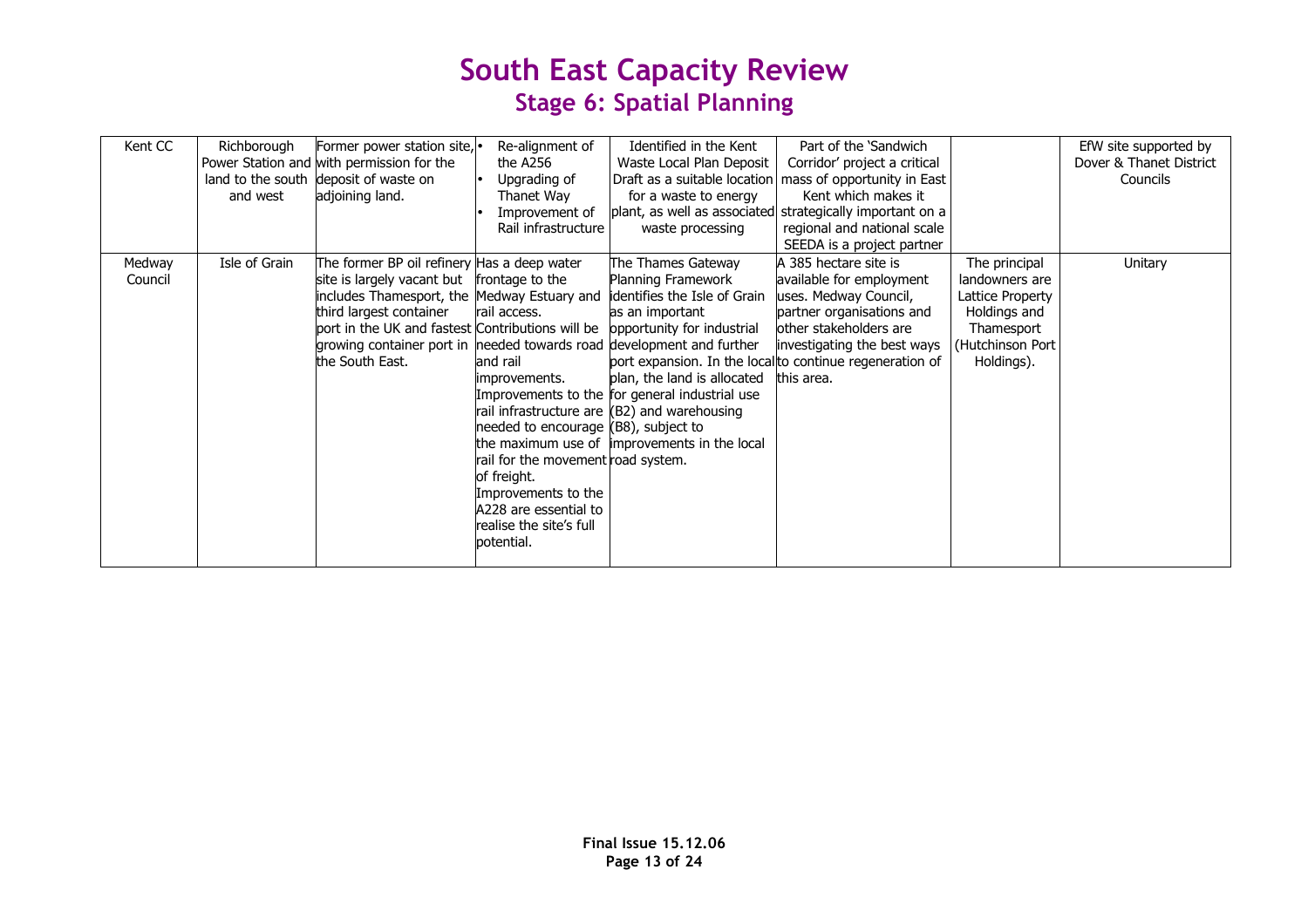|                          | Kingsnorth                                               | The Thames Gateway<br>Planning Framework<br>recognises the potential oftransport.<br>Kingsnorth for industrial<br>uses less suited to urban<br>areas.<br>A new power station has<br>recently been built and<br>through a Section 106<br>agreement, has<br>contributed to<br>improvements to the<br>A228, maintenance of<br>nature conservation areas<br>and a landscape study. | the river and rail<br>Considerable<br>infrastructure<br>improvements to the<br>A228 as development bad-neighbour uses<br>of the site proceeds<br>and traffic levels<br>increase.<br>Opportunity to<br>develop rail freight. | The site has access to The site is identified for<br>strategic development,<br>encouraging the location of Station on the Hoo<br>specialist energy-related<br>industries, general<br>industrial development and<br>relocating from the urban<br>area. Allocated in the draft<br>local plan for B1, B2, B8<br>and special uses.   | This is a 153 acre site<br>alongside Kingsnorth Power owned by Zimmer<br>Peninsula.                                                                                                                                                                                                                        | The land is<br>Holdings and<br>managed by MED<br>Management Ltd.       | Unitary                                                                                                                                                                                                                                                                                                                               |
|--------------------------|----------------------------------------------------------|--------------------------------------------------------------------------------------------------------------------------------------------------------------------------------------------------------------------------------------------------------------------------------------------------------------------------------------------------------------------------------|-----------------------------------------------------------------------------------------------------------------------------------------------------------------------------------------------------------------------------|----------------------------------------------------------------------------------------------------------------------------------------------------------------------------------------------------------------------------------------------------------------------------------------------------------------------------------|------------------------------------------------------------------------------------------------------------------------------------------------------------------------------------------------------------------------------------------------------------------------------------------------------------|------------------------------------------------------------------------|---------------------------------------------------------------------------------------------------------------------------------------------------------------------------------------------------------------------------------------------------------------------------------------------------------------------------------------|
| Milton Keynes<br>Council | Bletchley                                                | Landfill, aggregates rail<br>depot                                                                                                                                                                                                                                                                                                                                             | Railhead, possible<br><b>Grand Union Link</b>                                                                                                                                                                               | Lower quality industrial<br>estate                                                                                                                                                                                                                                                                                               |                                                                                                                                                                                                                                                                                                            |                                                                        | Unitary                                                                                                                                                                                                                                                                                                                               |
|                          | Colts Holm Road<br><b>Industrial Estate</b><br>Wolverton | MRF, waste transfer<br>station, industrial use,<br>aggregates rail depot                                                                                                                                                                                                                                                                                                       | Railhead                                                                                                                                                                                                                    | Identified as a location<br>where bad neighbour<br>development will be<br>directed                                                                                                                                                                                                                                               |                                                                                                                                                                                                                                                                                                            |                                                                        | Unitary                                                                                                                                                                                                                                                                                                                               |
| Oxfordshire CC           | <b>Sutton Courtney</b>                                   | Landfill, CA site                                                                                                                                                                                                                                                                                                                                                              | Link to A34, Rail link<br>to West London                                                                                                                                                                                    |                                                                                                                                                                                                                                                                                                                                  | Adjacent to Didcot Power<br>Stn                                                                                                                                                                                                                                                                            |                                                                        |                                                                                                                                                                                                                                                                                                                                       |
| Surrey CC                | Slyfield<br><b>Industrial Estate</b>                     | Skip waste recycling,<br>skip hire, CA site and A320 Guildford-<br>MSW transfer station. Woking road<br>The site of EfW refused<br>planning permission in<br>2001; and an old<br>landfill site owned by<br>Guildford BC.                                                                                                                                                       | accessed off the                                                                                                                                                                                                            | of 2 preferred sites<br>identified for recycling, does present a<br>storage, transfer,<br>materials recovery and<br>processing (excluding<br>thermal treatment) of<br>waste in draft WLP<br>are The old landfill<br>termed 'land to the<br>north-east, is<br>considered best for<br>waste development,<br>being of a substantial | 14.52 hectares. The site<br>significant opportunity to<br>provide for a substantial<br>ange of integrated<br>waste management<br>processes, including the<br>relocation of the existing<br>civic amenity site /<br>waste transfer station.<br>The only urban<br>employment site<br>identified as available | Guildford<br>Borough<br>Council &<br><b>Thames Waste</b><br>Management | Currently allocated for<br>employment use, with<br>an indication that waste<br>development may be<br>appropriate. Surrey<br>County Council and<br><b>Guildford Borough</b><br>Council preparing the<br>Slyfield Area Action Plan<br>(SAAP) seeking to<br>incorporate waste uses<br>with other development.<br>The SAAP is unlikely to |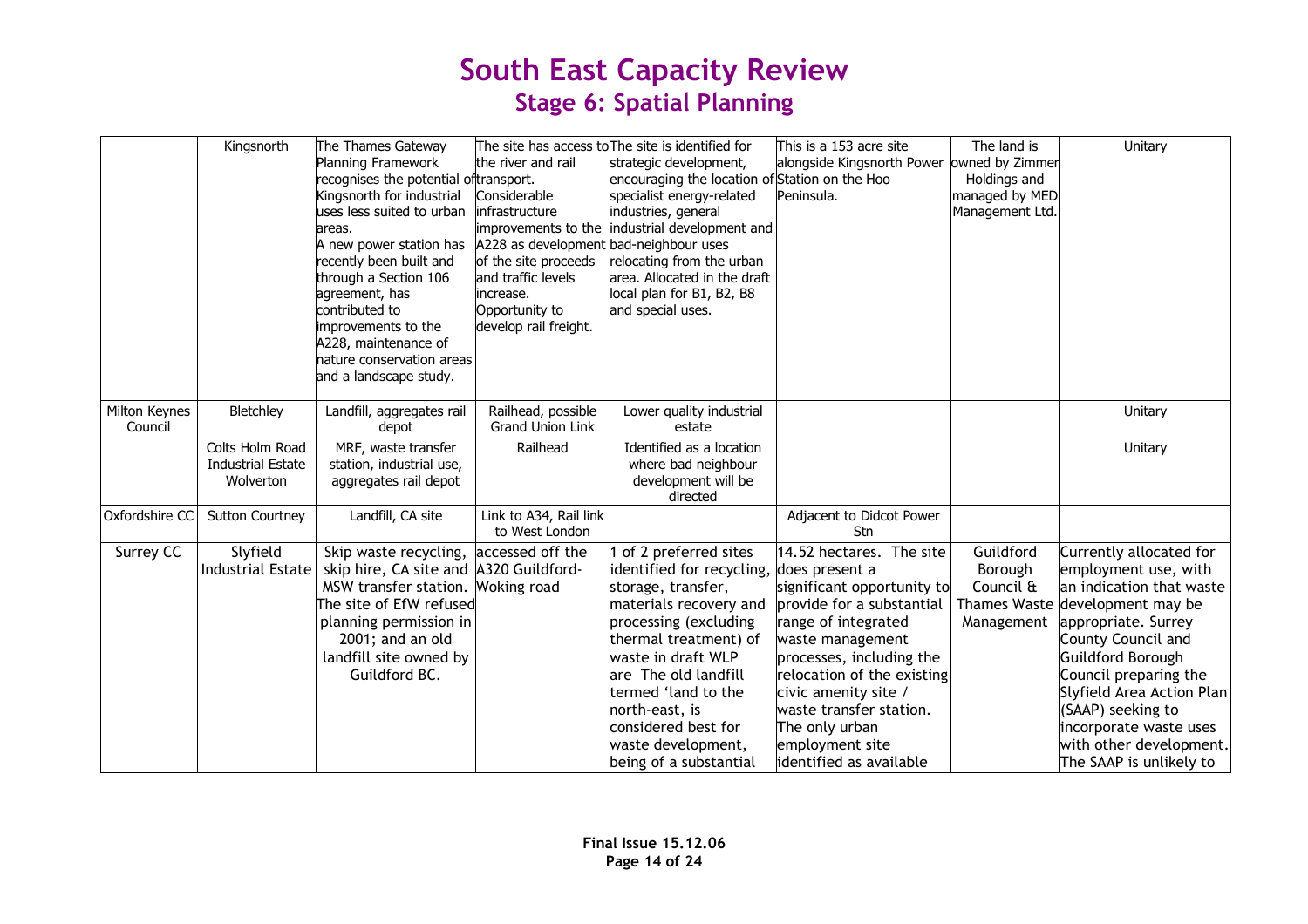|                          |                                                  |                                                                                                                                 |                                                                                                                                                                                                                                               | size, most closely<br>related to the existing<br>industrial units and<br>furthest from housing. | for waste development,<br>this is a particularly<br>important site. The<br>County Council does not<br>agree that the site<br>should be allocated for<br>thermal treatment.                                                                                                                                                        |                                                                                                                                            | support the allocation of<br>more than one site for<br>waste use.                                                                                               |
|--------------------------|--------------------------------------------------|---------------------------------------------------------------------------------------------------------------------------------|-----------------------------------------------------------------------------------------------------------------------------------------------------------------------------------------------------------------------------------------------|-------------------------------------------------------------------------------------------------|-----------------------------------------------------------------------------------------------------------------------------------------------------------------------------------------------------------------------------------------------------------------------------------------------------------------------------------|--------------------------------------------------------------------------------------------------------------------------------------------|-----------------------------------------------------------------------------------------------------------------------------------------------------------------|
| <b>West Sussex</b><br>CC | Warnham and<br>Wealden<br>Brickworks,<br>Horsham | Landfill, industrial and<br>commercial development railway from which<br>under construction                                     | Adjacent to the<br>access is feasible and<br>it is accessible to the<br>Strategic Road<br>Network (A264) via<br>the local road<br>network.<br>Development should<br>provide any<br>necessary transport<br>and infrastructure<br>improvements, | Site identified for built wm<br>development in draft WLP                                        | Land amounting to around<br>23 hectares proposed for a<br>comprehensive<br>redevelopment mixed use<br>scheme to include:<br>a. retention of the brick<br>factory;<br>b. provision of a new<br>waste management<br>facility;<br>provision of<br>c.<br>employment floorspace,<br>including B2 (Industrial)<br>and B8 (Storage) uses | Ltd                                                                                                                                        | An integrated waste<br>Wienerberger UK management facility as part<br>of wider, comprehensive<br>proposals may, be the most<br>appropriate way<br>forward.(LDF) |
|                          | Portfield Chichester                             | Historical proposal for<br>integrated waste<br>management site, existing does have good road<br>aggregate recycling<br>facility | It does not have<br>rail access, but it<br>access, being located<br>on the Strategic Road<br>Network (A27).                                                                                                                                   | Site identified for built wm<br>development in draft WLP                                        | Previously-used land (11.3 First City strongly<br>hectares) outside the built-<br>up area boundary. Due to its<br>size, it could accommodate the Site for waste<br>a range of waste<br>management facilities                                                                                                                      | oppose<br>development of<br>facilities and are<br>committed to<br>promoting the<br>site for housing,<br>employment uses<br>and open space. |                                                                                                                                                                 |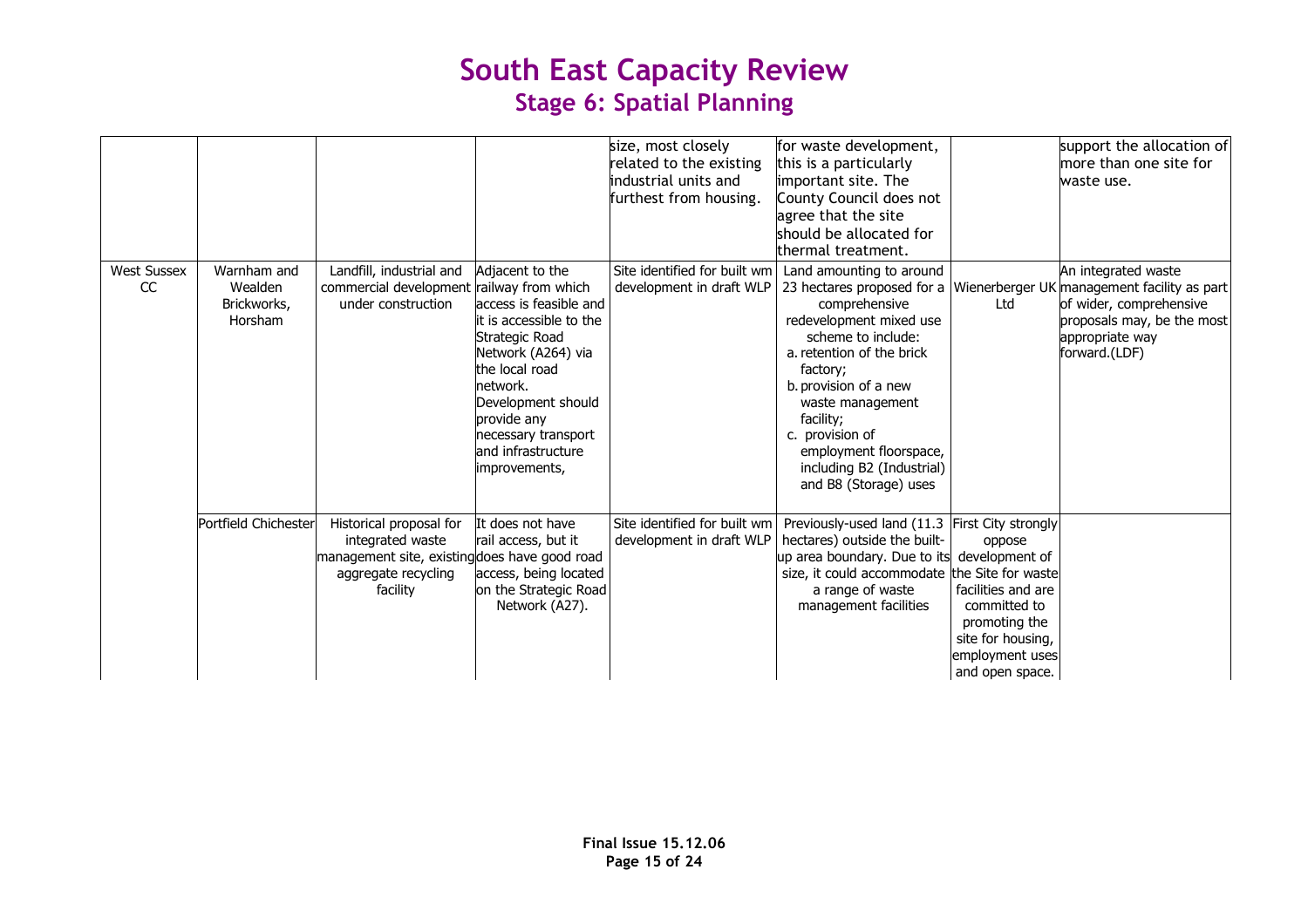| Shoreham Cement<br>Works Upper<br>Beeding |                                                                                                                               | the AONB are<br>disadvantages which<br>are set against its<br>good access to the<br>main road network<br>land its closeness to<br>waste sources (i.e.<br>the coastal<br>towns) situated on the<br>A283 redevelopment<br>will require<br>infrastructure<br>improvements. | The lack of rail access Site identified for built wm<br>and its location within development in draft WLP.                                                                                                                                                                                                                                  | The overall site area is<br>around 48 hectares. The<br>Core Strategy refers to the<br>development for<br>employment use as part of a<br>regeneration and restoration<br>package | The site should include<br>development for major<br>employment use, leisure<br>and/or tourism (LDF) Waste<br>use could form part of a<br>comprehensive mixed-use<br>scheme, particularly if such<br>facilities provide heating or<br>power for other uses. |
|-------------------------------------------|-------------------------------------------------------------------------------------------------------------------------------|-------------------------------------------------------------------------------------------------------------------------------------------------------------------------------------------------------------------------------------------------------------------------|--------------------------------------------------------------------------------------------------------------------------------------------------------------------------------------------------------------------------------------------------------------------------------------------------------------------------------------------|---------------------------------------------------------------------------------------------------------------------------------------------------------------------------------|------------------------------------------------------------------------------------------------------------------------------------------------------------------------------------------------------------------------------------------------------------|
| Ford                                      | MRF just granted,<br>adjacent industrial uses to<br>Ford open prison and<br>aerodrome. Site currently<br>in agricultural use. |                                                                                                                                                                                                                                                                         | The site is allocated in the The total site area is<br>revised WLP for "a<br>permanent built waste<br>management collection,<br>sorting, transfer, treatment<br>or recovery facility,<br>potentially linking with<br>nearby waste management<br>uses (transfer station and<br>recycling operations and<br>wastewater treatment<br>works)". | approximately 4.1ha                                                                                                                                                             | Mixed ownership The site is not allocated for<br>development in the adopted<br>Arun Local Plan, nor is it<br>subject to any landscape<br>designations.                                                                                                     |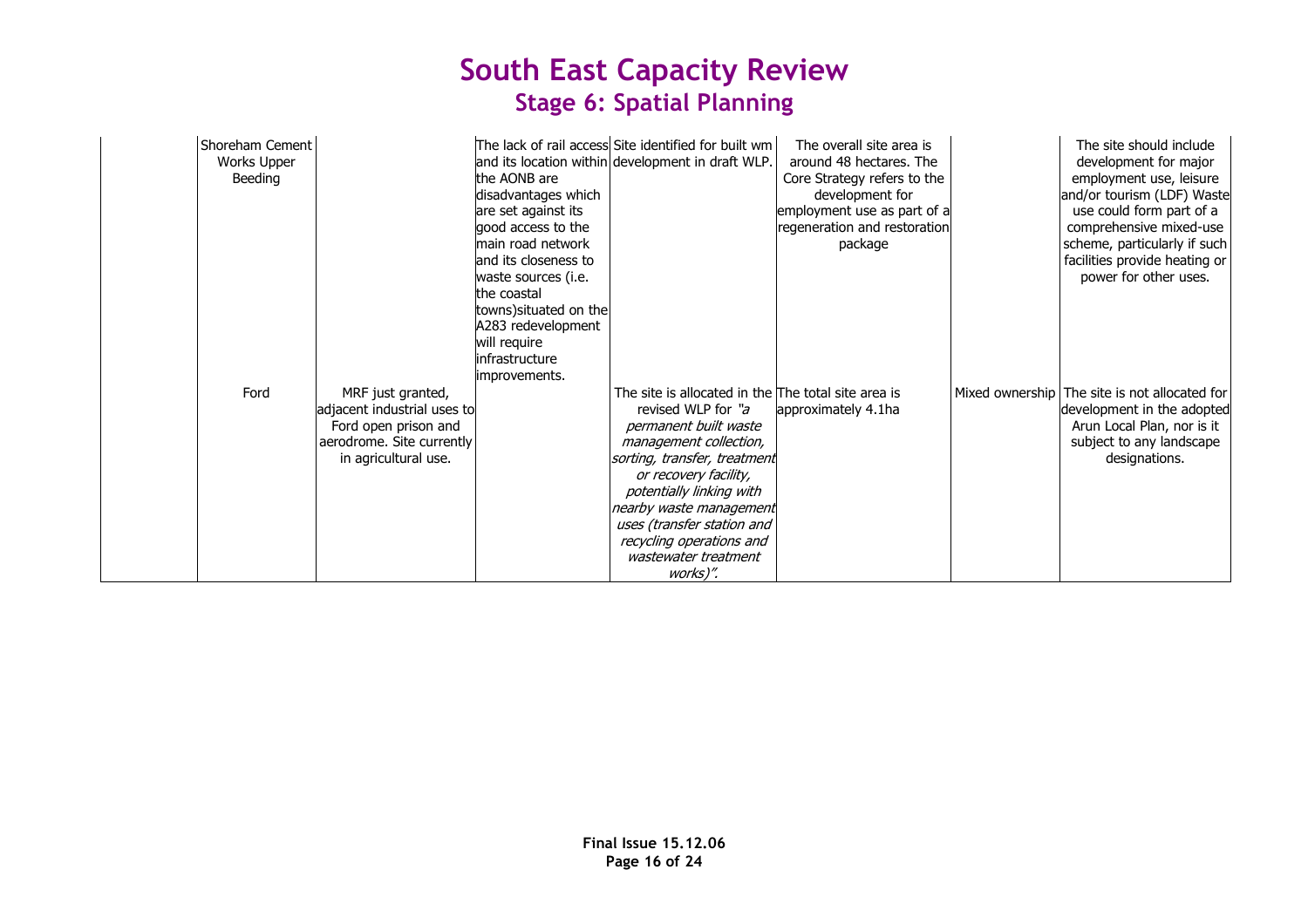The sites listed have been mapped in Map 5. These present the possibility of developing a regional network of sub regional facilities backed with a central multi modal transfer facility in Buckinghamshire.



## Recommendations<sup>8</sup>

 $\overline{a}$ 

SEEDA could support the development of a RR Park through the following actions:

1. Foster local networks and resource exchanges to get the concept of industrial ecology started. From the success of such networks, participating businesses may see the value of cooperating on a larger scale as part of a co-located RR Park. The support of NISP, funding of egeneration waste exchange site and the SECBE C&D waste exchange review project are important first steps.

<sup>&</sup>lt;sup>8</sup> Acknowledgement to US Environmental Protection Agency website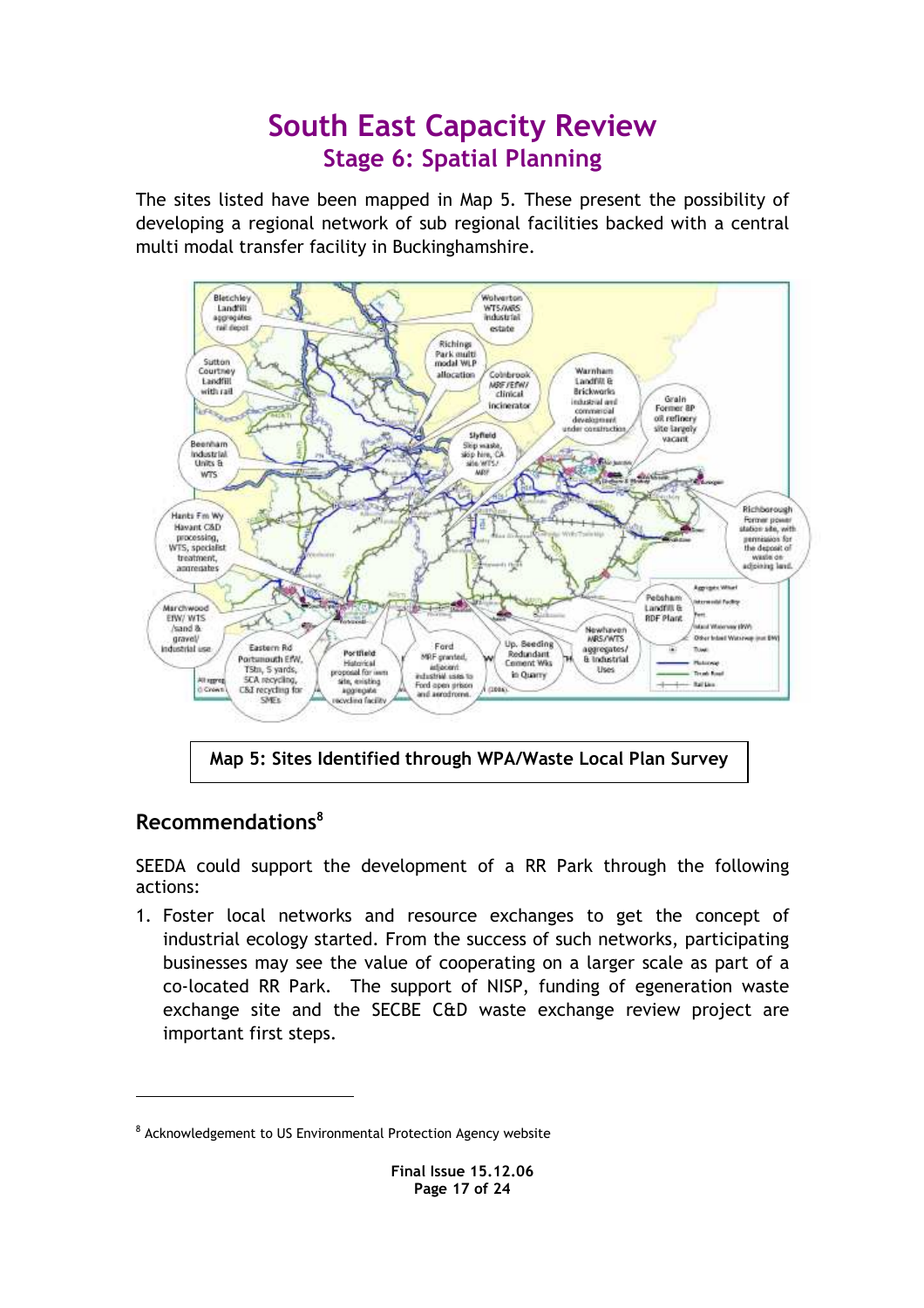- 2. Identify inter relationships that are evolving as a natural clustering and convergence of business interests. These present the opportunity for RR Parks to be created through organic growth and strengthening of supply chains rather than attempting to graft major new facilities onto a local economy. SEEDA could explore with the owners and occupiers of multi sites if they are interested in developing a RR Park with other related businesses.
- 3. Alternatively, SEEDA could acquire control of a preferred site, or promote a site that is open to being developed in this way. The Medway sites identified are already being actively marketed and SEEDA already has an interest in at least two of the sites identified. Assist in financing site acquisition, identifying and filling gaps in infrastructure, providing shared services and/ or individual companies locating there as other RDAs are doing.
- 4. Create a RR Park Task Force to develop the concept to feasibility stage picking up on the work that Hampshire NRI has already undertaken. The funding of feasibility studies would address the following:
	- Identify priority materials and understand the value chain. Estimate throughputs and economics for proposed businesses.
	- Explore interest of businesses in participating in a RR Park. This should extend beyond the waste management sector into the sector contact groups established through this study.
	- Identify other types of businesses that may be attracted to a RR Park to utilise materials and resources (including energy).
	- Develop policies and processes to support potential players to respond to proposals to participate in the project (via Envirobusiness SE).
	- Explore how hosting communities might receive direct benefit.
	- Identify administrative structure, next steps to implement project, public and private roles, budget and timeline to accomplish.
- 5. Work with local authorities through SEERA to develop planning policies that steer suitable businesses towards clustering of operations with the RR Park as the key designated area for these types of businesses in the community through the WDF/LDF process. Develop a masterplan and work towards the concept of outline planning consents for waste related uses.
- 6. Develop a master environmental review document for the types of businesses anticipated to assist in the planning and permitting processes.
- 7. SEEDA should be mindful of backing development of regionally significant infrastructure at the expense of more local organic growth. Support to locally focussed smaller scale initiatives should continue.

### Beyond Waste

14.12.06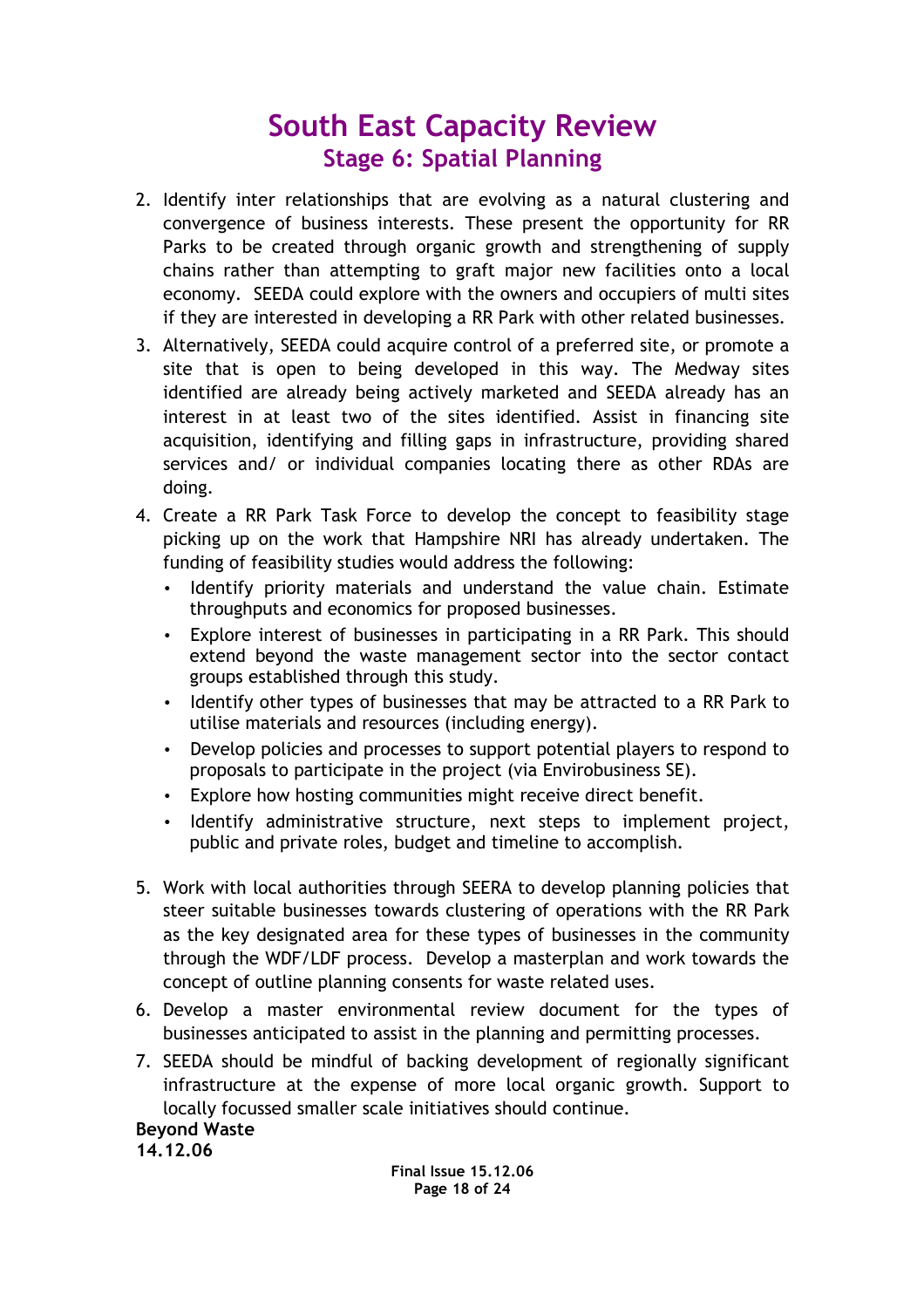# Appendix 1

# Resource Recovery Park Definition & Case Studies

Source: As attributed

Final Issue 15.12.06 Page 19 of 24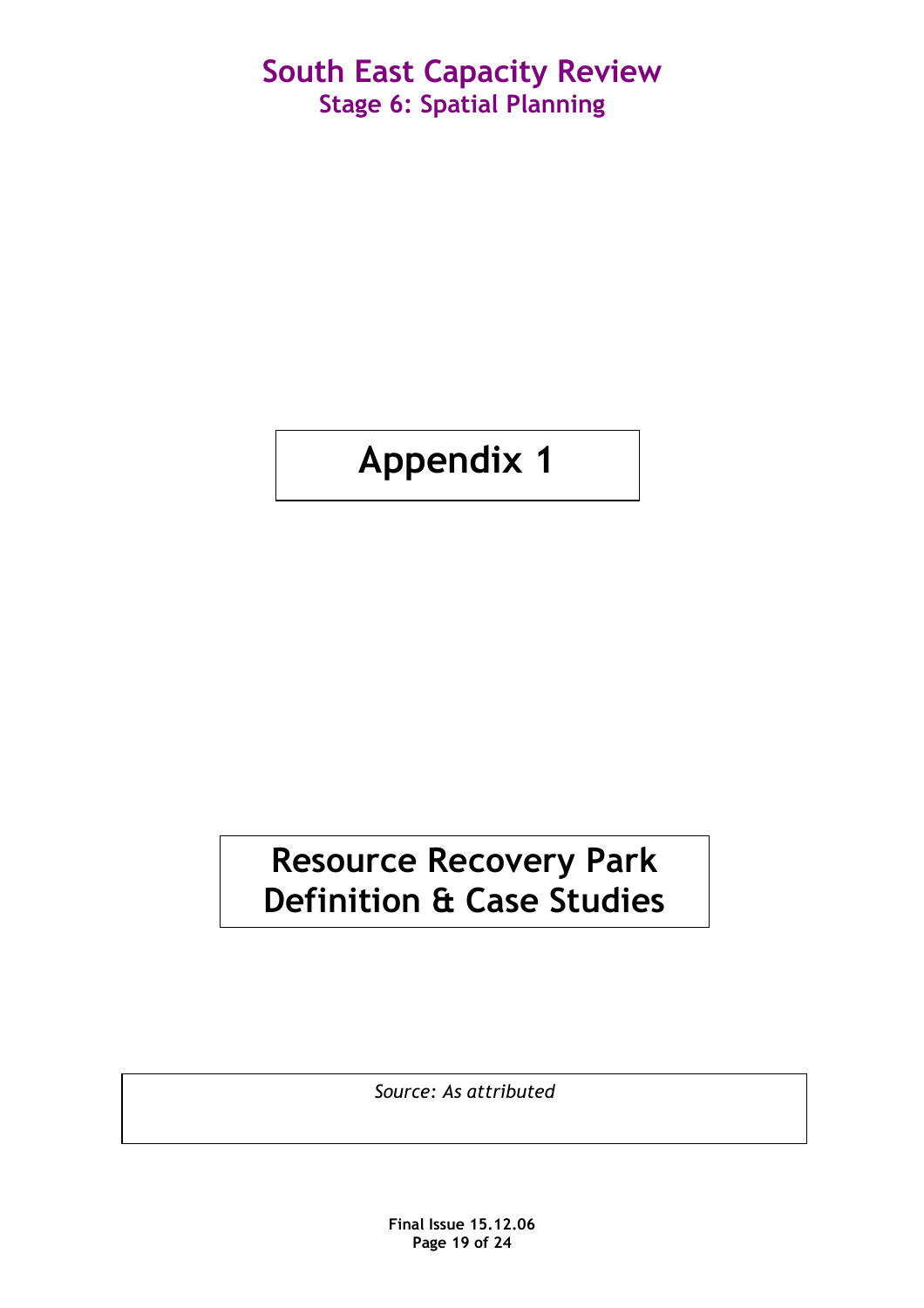## What is a Resource Recovery Park?

Hampshire NRI research covers a range of facilities from collections of activities within the 'eco park' context e.g. water usage, energy usage and waste/resource usage (USA) through to industrial symbiosis where industries have collocated because they have identified synergies between inputs and outputs (Denmark). This type of park focuses on efficient operation of industrial units with the management and processing of waste materials arising onsite being part of it. Such Parks are promoted as enabling participating businesses to share wider resources such as: space and facilities; operating equipment; technical, administrative and professional services; promotions and advertising; communications equipment and services; staff recruitment and training; and educational facilities and services. In truth such exchanges are not contingent on the 'eco friendly' nature of the businesses (although greater business to business cooperation might be engendered where businesses share similar higher level goals). The inception of the National Symbiosis Programme at a regional level offers the opportunity for such resource exchanges to occur across the region on a 'virtual' basis.

The concept of Resource Recovery Parks originated in the United States. The President's Council on Sustainable Development (PCSD) defines an Eco-Industrial Park (EcoPark) as: "A group of businesses that work together and with the community to efficiently share resources (materials, water, energy, infrastructure, natural habitat and information), enhance economic prosperity and improve the environment." <sup>9</sup> This is reflected in the Hampshire NRI definition of a RR Park.

In contrast the Resource Recovery Park concept (RR Park) is defined as the "co-location of reuse, recycling and composting processing, manufacturing and retail businesses in a central facility to which the public can bring all their wastes and recoverable materials". Hence this appears to be an integrated waste management facility collocated with businesses that have supply chain relationships with the central activity in particular adding value to incoming waste materials.

Applying these definitions to our conceptual model:

 9 Eco-Industrial Parks By Gary Liss, Gary Liss & Associates, Loomis, California http://www.icnet.ic.gc.ca/base/bioeconomy/eco/concepts/%7BLiss%7D-EIParks-primer.pdf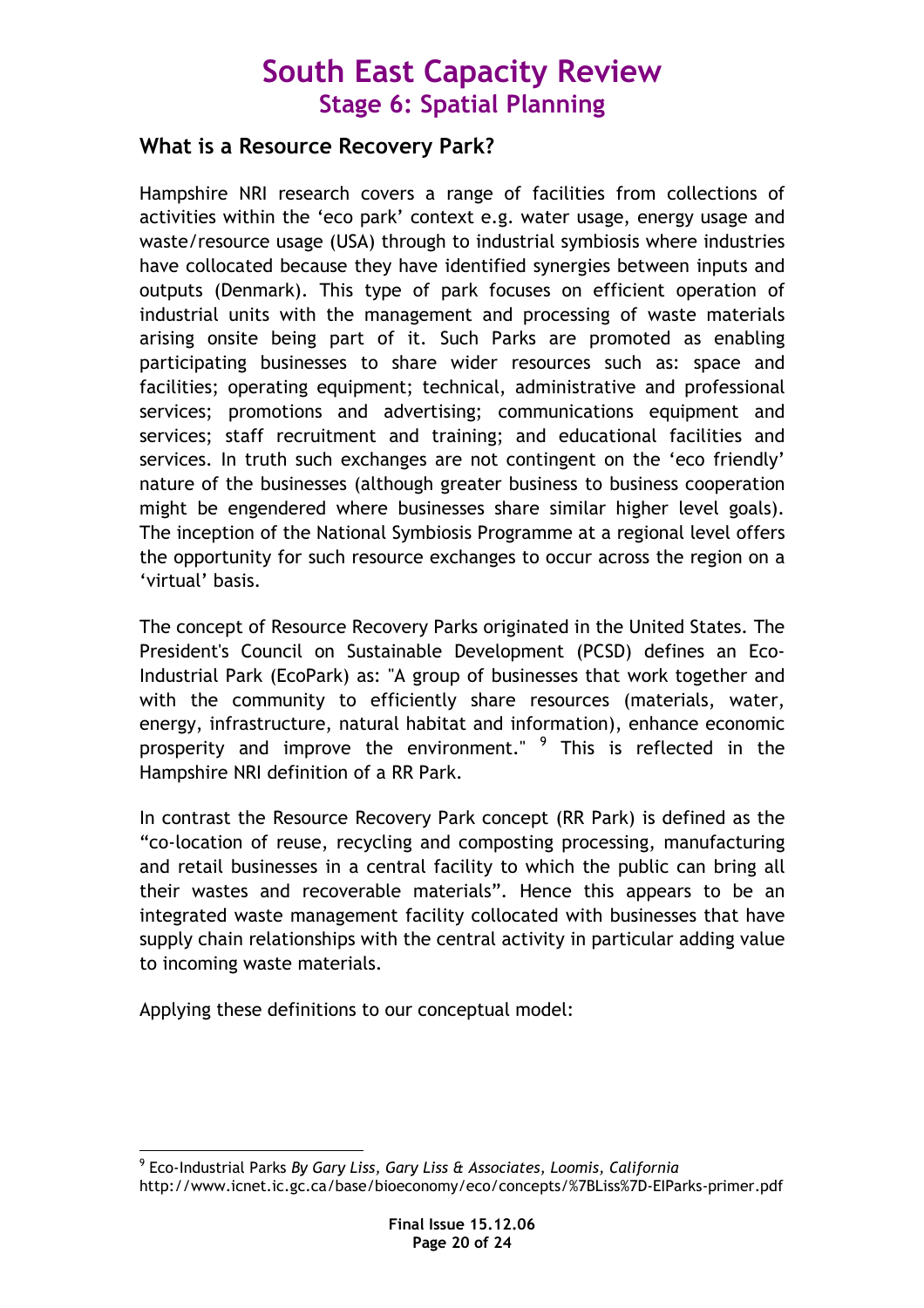

Essentially this definition of RRP accommodates activities at all points in the chain with value being added as one moves along the chain. The objective is to accommodate activities that will transform the incoming waste materials into products that effectively substitute for primary materials. At it crudest the reprocessing and fabrication stages may be occupied by onsite generation plant or a composting facility. It is this working definition that we have taken to be applicable to this work.<sup>10</sup> There follows three examples currently being promoted in the UK.

 $\overline{a}$  $10$  The network of facilities associated with the material supply chain of the vertically integrated companies in the paper sector embody this Resource Recovery Park concept on a virtual basis.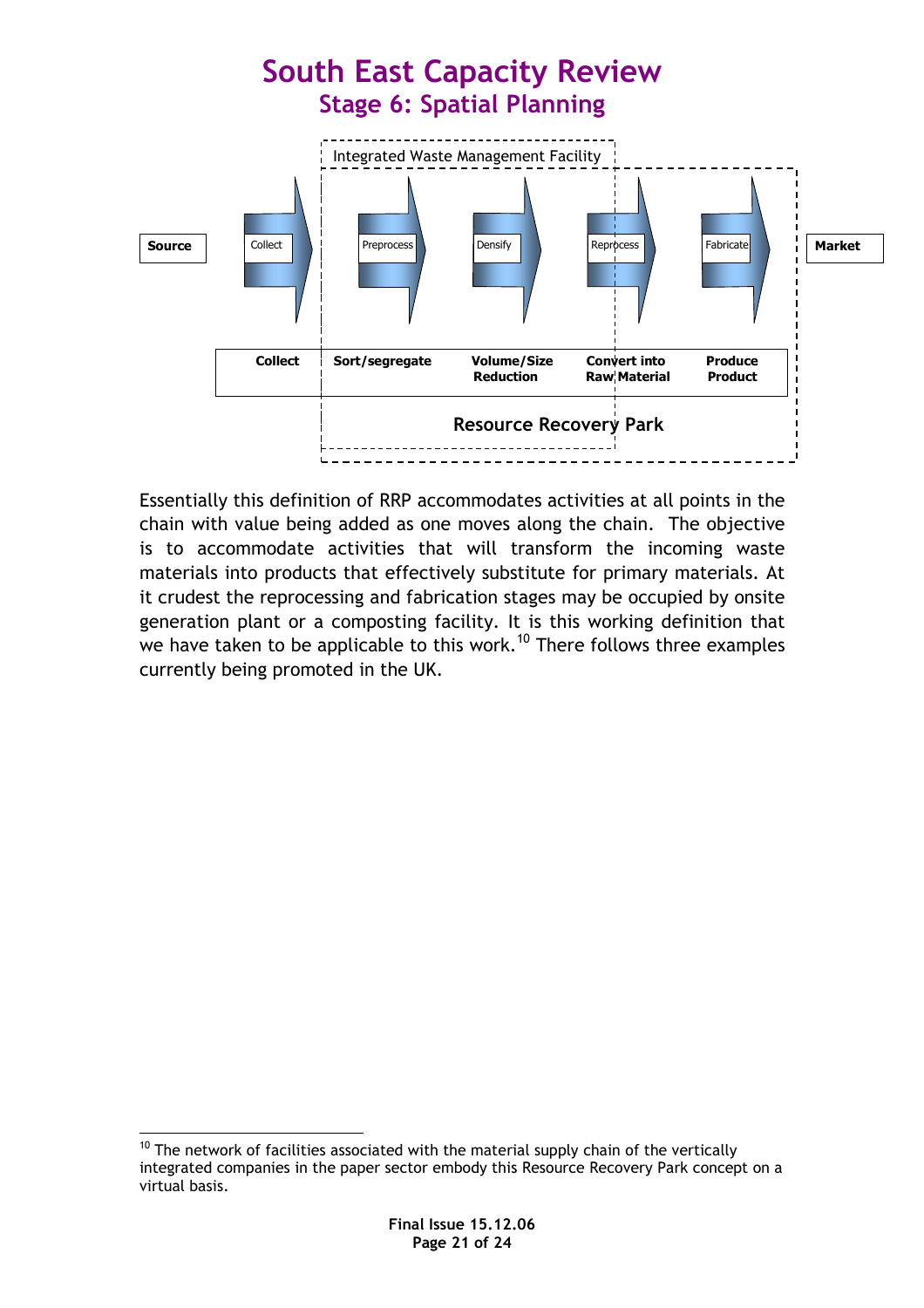### Case Studies

### Resource Recovery Parks in Hampshire Invitation to Express Interest

Hampshire County Council wish to develop Resource Recovery Parks (RRPs) through Private Sector financing and are keen to identify businesses interested in developing or occupying an RRP, possibly in partnership with the County Council or other partners. In this connection, it is unlikely that the Council would be in a position to provide any substantial finance. However, it may be possible for the site to attract preferential Council rates.

As part of the Natural Resources Initiative original vision, Hampshire County Council is keen to promote and facilitate the concept of RRPs which could potentially co-locate a range of waste / resource handling, recycling and recovery (including de-manufacturing and reprocessing) activities. This concept is relatively new in the UK and could offer a means of facilitating the provision of an infrastructure to assist in ensuring compliance with a range of new legislative requirements, whilst at the same time maximising the potential economic development benefits arising from the need to stimulate new markets to support an expansion of recycling. This is not simply a mechanism for recycling, but more a change towards sustainable development and operations.

An outline concept for RRPs has been developed during the past 18 months, and consideration is being given to a number of possible sites, (subject to planning consent and other approvals). In this respect, the County Council is in principle willing to make suitable land in its ownership available on commercial terms, to pump-prime the RRP concept. Potential sites start at 1.1 hectares and are located in rural and urban settings. It will be necessary for the nature of the proposed developments to reflect the adjacent environment and community. It is possible that other sites may emerge as part of the Material Resource Strategy (MRS). In addition, some elements of the Council's waste stream (e.g. electrical goods) are available as a resource for the proposed Resource Recovery Park.

These Parks could be a sole occupier, but equally could be a collection of businesses, large and small, seeking enhanced environmental, economic, and social performance through collaboration in managing environmental and resource issues. The key criterion is that the businesses must be linked to reuse, recycling or recovery of wastes/resources, or other natural resources activities. Moreover, it would be advantageous if the businesses were interrelated such that the output from one organisation could, in part, be the feedstock for another.

The goal of RRPs is to create an arena for businesses with a set of unified goals aimed towards minimising the impact on the environment. Components of this approach include green design of the infrastructure, construction using recycled materials, clean operations, pollution prevention, energy efficiency; inter business partnering and by-product exchange.

In the event of sites being located in a rural setting, the developer would be expected to manage the Park, and its surroundings, and provide benefits to neighbouring communities.

Source: http://www.hnri.co.uk/News%20Archive/Sept04/HampshireRRPs.html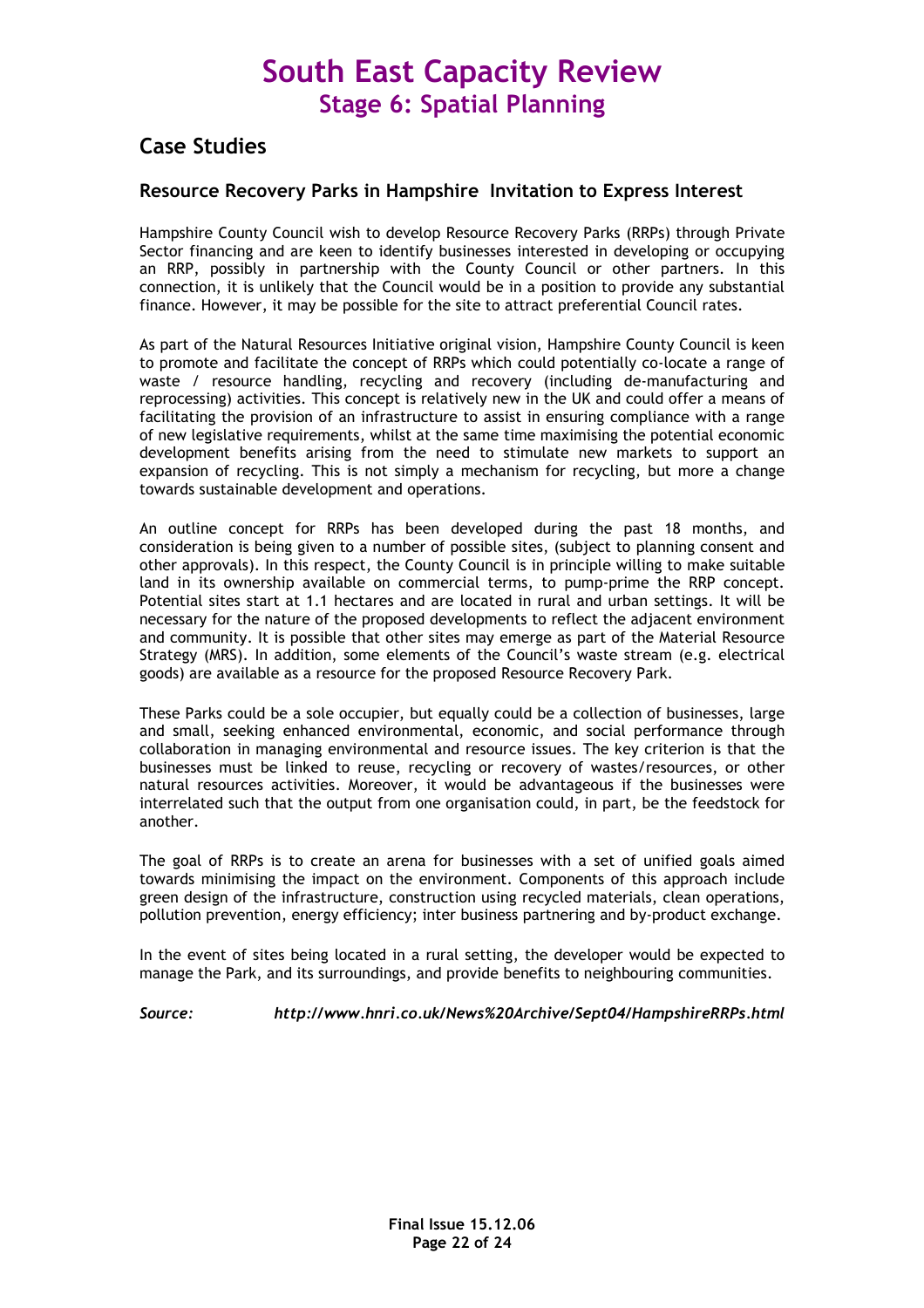### Ince Resource Recovery Park (RRP)

Approximately 50 hectares of the 100-hectare site will be developed, the remainder of which will be used for landscape and ecological mitigation works. The land comprises lowlying reclaimed land, with the Manchester Ship Canal and Mersey Estuary to the north. The land is allocated for expansion of the chemical sector that has a historical presence in the area.

Current access to the site is from the main highway network from Junction 14 of the M56 Motorway and the A5117.

The proposed Resource Recovery Park (RRP) is an integrated development comprising the following elements:

- A Refuse Derived Fuel (RDF) Power Plant
- An Integrated Waste Management Facility (IWMF) to serve the north Cheshire area;
- An Environmental Technologies Complex (ETC) comprising of:
	- o a series of development plots for specialist resource recovery companies;
		- o further development sites for linked companies producing new commodities from the recovered material;
		- o sites for research and development organisations who are closely allied with the specialist recovery and reprocessing companies;
- construction of an internal rail network to serve each of the different planned activities, establishment of a container depot for unitised freight and a new berth constructed on the site of an existing (partly redundant) bulk liquids berth;
- the necessary infrastructure to serve the development including distributor roads, electricity sub stations and waste water treatment facilities; and
- a comprehensive landscape improvement and nature conservation scheme, complementing and improving the landscape fabric of the area and providing an enhanced ecological habitat.

Based on market drivers, anticipated demand and overall need, it is anticipated that a range of reprocessors and material flows have the potential to be comprised within the RRP. Examples are:

- Biodiesel and Ethanol Manufacture
- Soil Treatment
- Plastics
- Wood/Timber
- Glass
- Waste Electrical and Electronics Equipment

To achieve a critical mass and as a catalyst to further development, it is envisaged the RRP will be anchored around the Refuse Derived Fuel (RDF) Power Plant. This site is adjacent to the Quinn Glass Processing site that received substantial financial support for the North West RDA.

Source: http://incerrp.co.uk/recoverypark.html